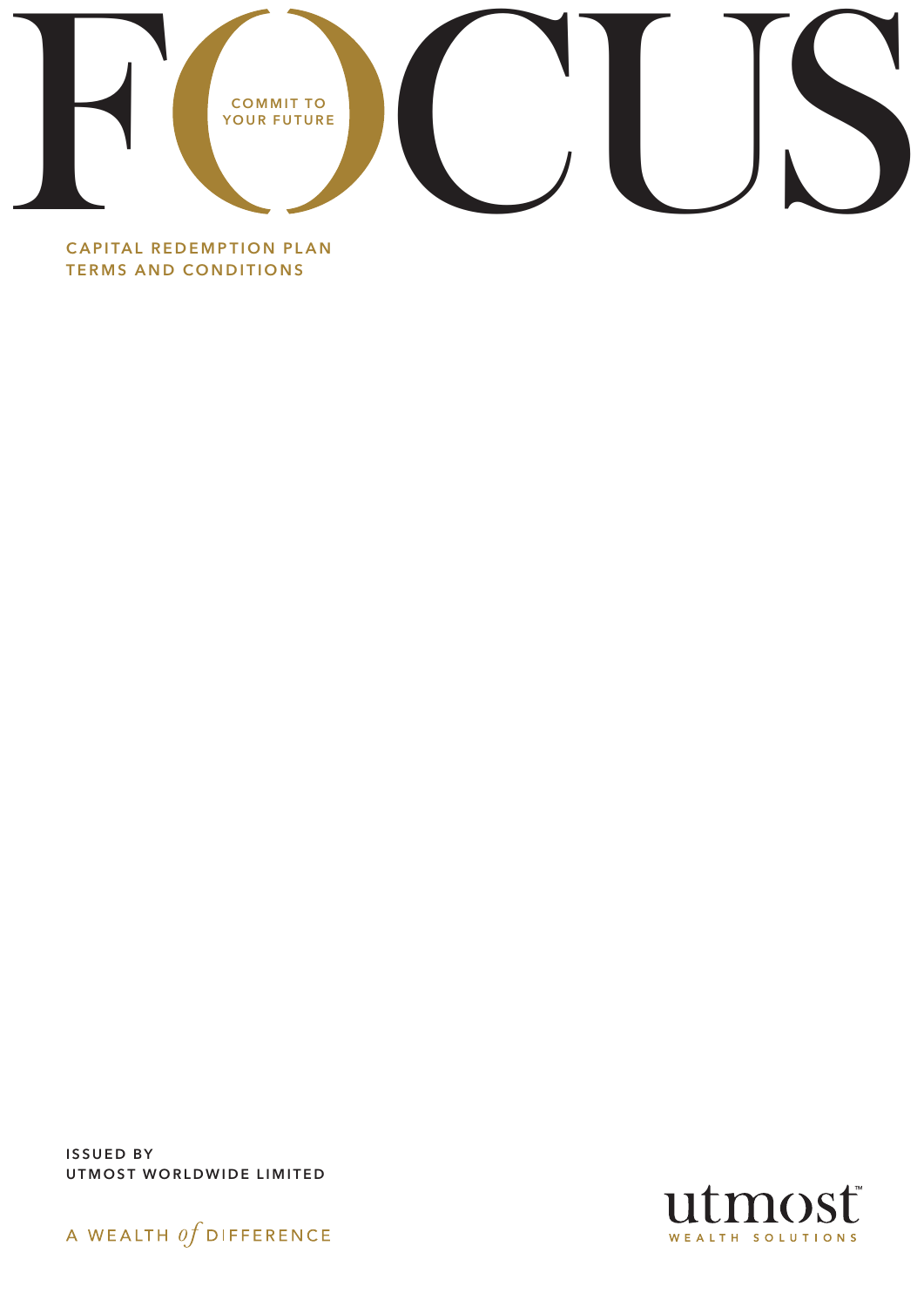### UNDERSTANDING YOUR DOCUMENTATION

Your documentation consists of all documents issued by us in respect to your Plan including these Terms and Conditions, your Plan Schedule and your Application.

References to 'we', 'us' or 'our' mean Utmost Worldwide Limited. References to 'you' or 'your' mean a Planholder. We have written these Terms and Conditions in the singular, the singular includes the plural and vice versa. Likewise, the masculine includes all other genders.

Where further information is available in another section of these Terms and Conditions, we will signpost the relevant section using brackets. Capitalised words and phrases are defined terms (see 'Defined Terms') or refer to section titles within this document. When reviewing your contractual documents, please refer to the explanations below to ensure that you understand each term and its meaning.

You should get specialist legal and tax advice from a professional adviser regarding this Plan. You must ensure that you are eligible to hold a Plan under the laws of any jurisdiction which applies to you.

#### DEFINED TERMS

'Allocated Contribution' means the amount of your Contribution that we allocate to Plan Units. It is the Contribution less any External Bank Fees and our Card Payment Fee, if applicable. For Single Contributions, it is also less the Single Contribution Establishment Fee. (See also '2.6 Fees').

'Allocation Price' means the price, of a single Plan Unit, that we use when allocating a Plan Unit to your Plan.

'Application' means your proposal to us to enter into a contract including any supporting information provided by you.

'Assignment' means the legal transfer of your Plan ownership rights and benefits to a third party.

'Bid Price' means the price used when deducting or valuing a Plan Unit.

'Commencement Date' means the date your Plan commences, as specified in your Plan Schedule.

'Commitment Period' means the period that you commit to pay your Committed Contribution, as specified in your Plan Schedule.

'Committed Contribution' means the Regular Contribution, including any Regular Contribution increase that you have agreed to pay during your Commitment Period.

'Contribution' means a Regular Contribution or a Single Contribution.

'Cooling-off Period' means the 30-day period from your Plan's Commencement Date.

'Dealing Date' means a day, as determined by us, on which Plan Units of your chosen Plan Investments are allocated to and/ or deducted from your Plan. Dealing Dates reflect the days on which the corresponding Utmost Investments are priced and on which the Utmost Investments can be purchased or sold.

'Due Date' means your Commencement Date and each subsequent date you must pay Committed Contributions.

'Endorsement' means a written record of binding contractual changes made to your Plan by us.

'Financial Adviser' means the person or entity that you have selected to provide you with financial advice and act as your agent in arranging financial services products for you. Financial Advisers are independent and do not act as agents for Utmost Worldwide Limited.

'Maturity Benefit' means the Surrender Value of your Plan, as calculated at the Maturity Date, plus a fixed benefit amount, as specified on your Plan Schedule.

'Maturity Date' means the 99th Plan Anniversary.

'Plan' means the contract between you and us which will be subject to the following contractual documents:

- › your Application;
- › your Terms and Conditions;
- › your Plan Schedule;
- $\rightarrow$  relevant written statements that we rely on, made by you and/or other parties associated with your Plan; and
- › Endorsements that we issue to you.

'Planholder' means the individual(s), trustee(s) or company owning the Plan as specified in the Plan Schedule or via Endorsement to the Plan Schedule, including successors or assignees, as applicable.

'Plan Anniversary' means the anniversary of the Commencement Date.

'Plan Currency' means the currency of your Plan.

'Plan Investment' means a notional investment created within your Plan, which corresponds to an Utmost Investment, and which is used to determine the value of your Plan.

'Plan Month' means the one-month period following the Commencement Date and each subsequent one-month period thereafter. For example, the first Plan Month following a Commencement Date of 31 May is the period from 31 May to 30 June inclusive.

'Plan Schedule' means the document that we issue to you setting out specific Plan details and includes any Endorsement to your Plan Schedule that we subsequently issue to you.

'Plan Unit' means a single equal portion of the Plan Investment used to determine the Investment Value.

'Regular Contribution' means the recurring contribution that you commit to pay during your Commitment Period at the frequency specified in your Plan Schedule.

'Segment' means the single or separate and identical contracts that collectively make up your Plan.

'Single Contribution' means a single contribution that we accept as payment into your Plan in addition to your Committed Contribution.

'Terms and Conditions' means this document and any Endorsement that we issue to you.

'Utmost Investment' means an underlying fund or investment instrument, as applicable, purchased by us to correspond to Plan Investments selected by you.

'Welcome Pack' means the communication sent to you on the Commencement Date of your Plan. It contains your contractual documents and other important Plan information.

'Written Notice' means any communications that we physically or digitally send to you or your authorised agent.

'Written Request' means instructions or requests that you or your authorised agent send to us in any format that we accept.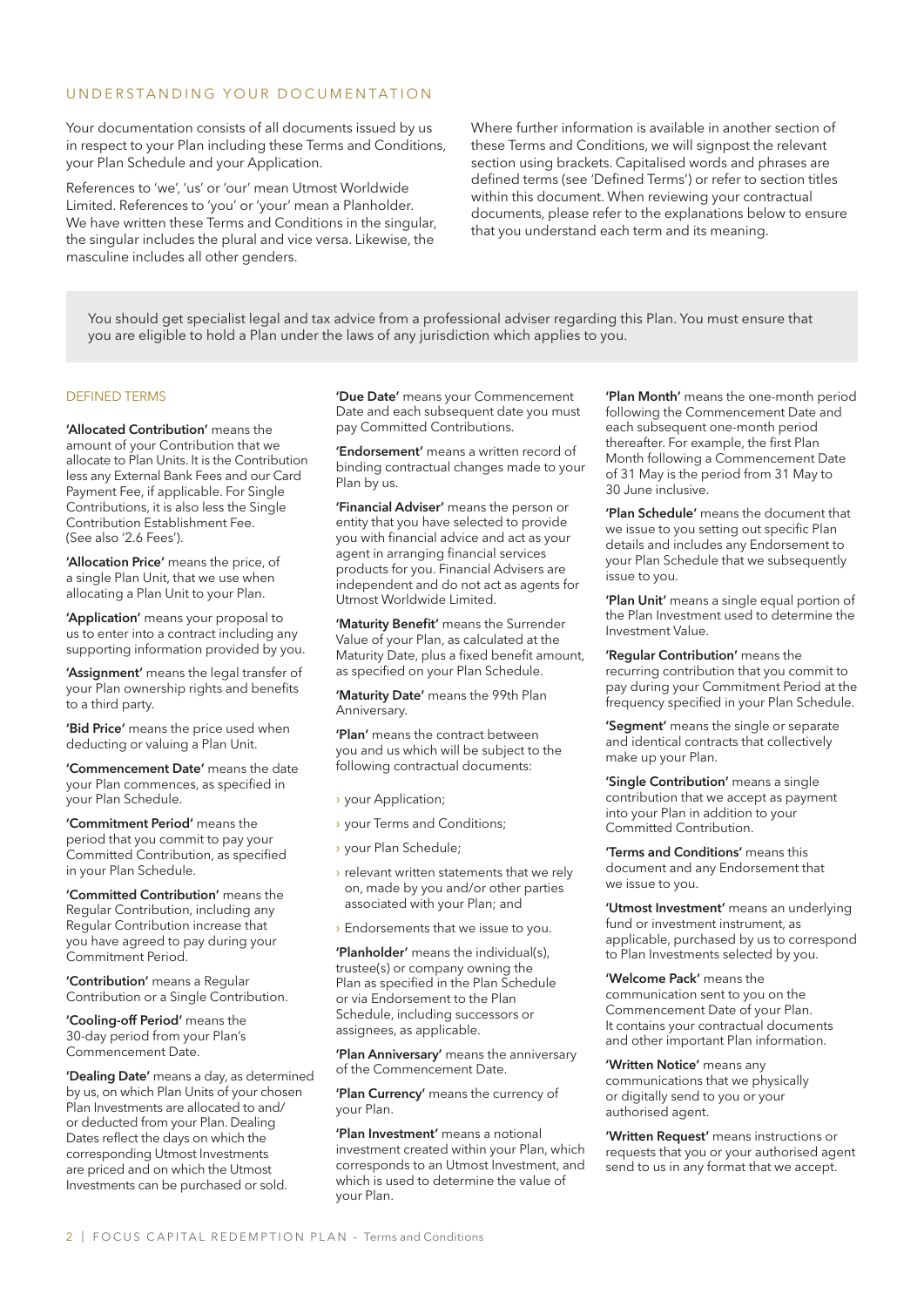# $\mathbf{u}$ tmsolutions

| 1.  | <b>INTRODUCTION</b>                    | 4        |
|-----|----------------------------------------|----------|
| 1.1 | <b>About FOCUS</b>                     | 4        |
|     | 1.2 Understanding your Contract        | 4        |
|     | 1.3 Communications between you and us  | 5        |
| 2.  | <b>GENERAL CONDITIONS</b>              | 5        |
|     | 2.1 Plan Ownership                     | 5        |
|     | 2.2 Contributions                      | 6        |
|     | 2.3 Allocation                         | 9        |
|     | 2.4 Plan Investments and Plan Units    | 10       |
|     | 2.5 Understanding your Investment      |          |
|     | Value and Surrender Value<br>2.6 Fees  | 11<br>12 |
|     | 2.7 Maturity Benefit                   | 14       |
|     | 2.8 Plan Features                      | 14       |
|     | 2.9 Options at the end of your         |          |
|     | <b>Commitment Period</b>               | 14       |
|     | 2.10 Payments from your Plan           | 15       |
|     | 2.11 Termination                       | 16       |
|     | 2.12 Special Circumstance Affecting us | 17       |
| 3.  | UTMOST WORLDWIDE INVESTMENT            |          |
|     | <b>SERVICE CONDITIONS</b>              | 17       |
|     | 3.1 Investment Strategies              | 17       |
|     | 3.2 Opting to use the Service          | 17       |
| 3.3 | Stopping use of the Service            | 17       |
| 4.  | <b>STANDARD CONTRACT TERMS</b>         | 18       |
| 4.1 | <b>Provider Details</b>                | 18       |
|     | 4.2 Regulator                          | 18       |
| 4.3 | <b>Governing Law</b>                   | 18       |
|     | 4.4 Planholder Protection              | 18       |
| 4.5 | <b>Financial Advice</b>                | 18       |
|     | 4.6 Anti-Money Laundering              | 18       |
|     | 4.7 Sanctions<br>4.8 Underwriting      | 18<br>18 |
|     | 4.9 Personal Data                      | 18       |
|     | 4.10 Taxation                          | 19       |
|     | 4.11 Third-Party Rights                | 19       |
|     | 4.12 Waiver                            | 19       |
|     | 4.13 Force Majeure                     | 19       |
|     | 4.14 Interest                          | 19       |
|     | 4.15 Severability                      | 19       |
|     | 4.16 Complaints                        | 19       |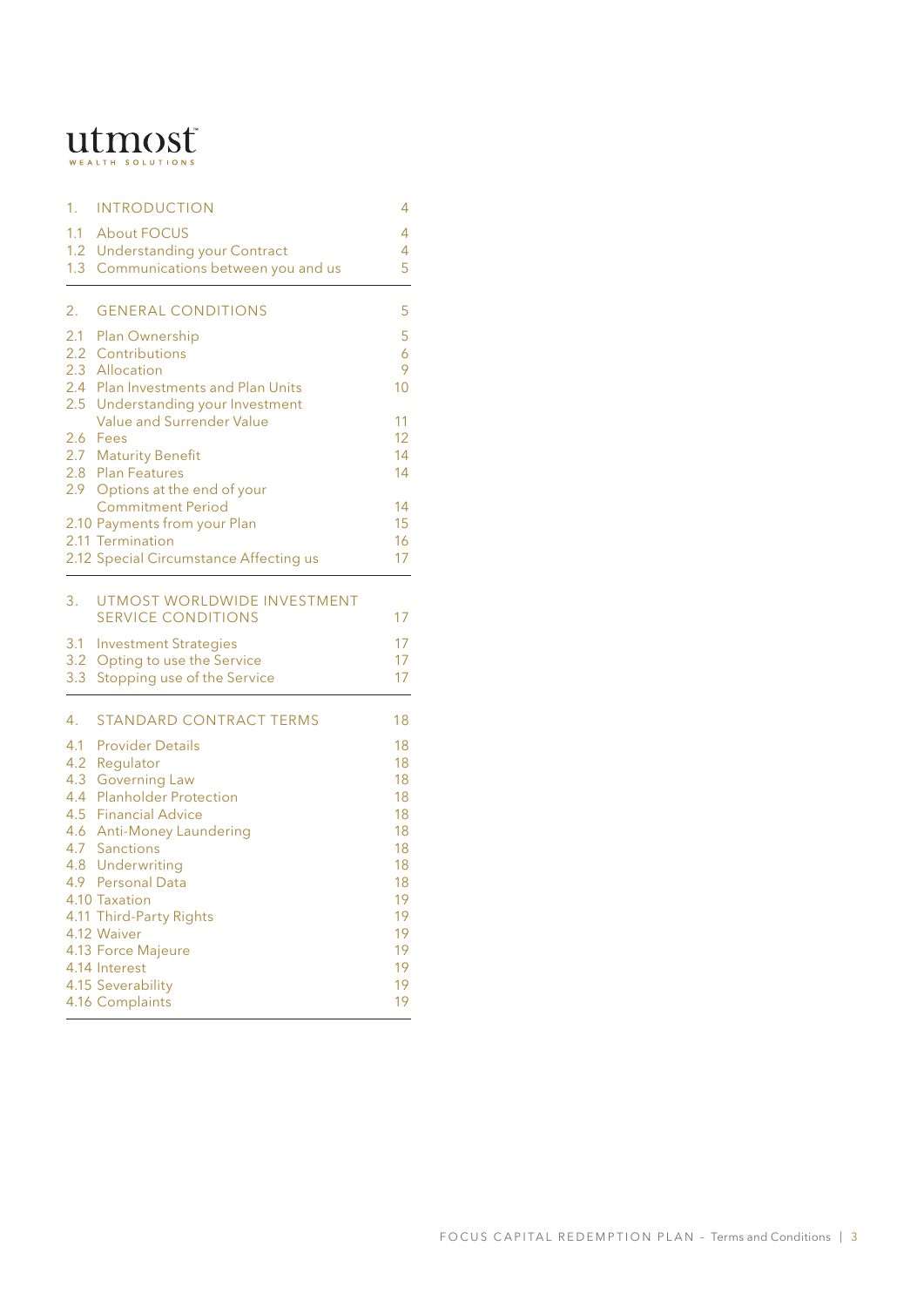### 1. INTRODUCTION

#### 1.1 About FOCUS

Your FOCUS contract is a Regular Contribution unit-linked Capital Redemption Plan with a 99-year term. It provides a Maturity Benefit and it is investment-linked enabling you to achieve capital growth on Contributions paid where your selected Plan Investments increase in value. The Plan Investments that are available to FOCUS have been specially selected by us with the objective of providing you with access to a range of lower cost investment funds that we believe will provide good value for money over the medium to long-term. However, the value of your Plan ultimately depends on the performance of your Plan Investments, which cannot be guaranteed.

We designed FOCUS to allow you to make Regular Contribution payments for a Commitment Period that suits you, from a minimum of 3 years to a maximum of 15 years. We allocate your Contributions to a range of Plan Investments, selected by you. Your Plan will continue until:

- › the Maturity Date;
- › you surrender your Plan; or
- › your Plan terminates for any other reason (see '2.11 Termination').

Your Plan is subject to Fees, as specified or described in this document (see '2.6 Fees') and in your Plan Schedule. You are entitled to a Commitment Reward, equal to 5% of Regular Contributions paid, if you meet your commitment to the Plan.

Your Plan will consist of 100 separate but identical Segments. You cannot increase the number of Segments in your Plan following the Commencement Date. We divide the value of your Plan and benefits equally between each Segment. Allocation and switching will occur at Plan level and apply equally to each Segment (see '2.3 Allocation'). For administrative purposes, our communications refer to your Plan, which includes all Segments.

At the end of your Commitment Period, your Plan will continue without any obligation to pay further Contributions. Alternatively, you can send us a Written Request to extend your Commitment Period, known as a Recommitment. If you meet our eligibility requirements at that time, you can also request an extension to your Plan Investment range (see '2.9 Options at the End of your Commitment Period').

### 1.2 Understanding your Contract

Your Application was your proposal to us to enter into a contract. We accepted your Application when we created your Plan and issued your Welcome Pack. Your contract starts on the Commencement Date when we receive and accept your first Regular Contribution payment.

### Documents Making up your Plan with us

The Plan between you, as Planholder, and us is created as a contract and governed by the following contractual documents:

- › your Application;
- › these Terms and Conditions;
- › your Plan Schedule;
- › relevant written statements that we rely on, made by you and/or other parties associated with your Plan; and
- › Endorsements that we issue to you.

The language of the contract is English. If there is a conflict between any documents making up your Plan, the Terms and Conditions take precedence. If the English language Terms and Conditions cannot take precedence due to local law, the authorised translation of the Terms and Conditions will take precedence.

#### Your Commitment

By entering into this Plan, you have committed to:

- › provide complete and accurate information that is not misleading at all times;
- › pay Committed Contributions as agreed with us for the duration of your Commitment Period;
- › update us immediately if your personal circumstances change; and
- › comply with all other Terms and Conditions of your Plan.

If you do not meet these commitments, you may lose your entitlement to a Commitment Reward and you may not get back the full value of the Contributions that you have invested.

You must not omit or conceal any Material Fact. 'Material Facts' are facts that we would consider likely to influence our assessment of and decision to accept a contract or to make a benefit payment. If you are unsure whether a fact is a Material Fact, disclose it.

If you provide any incomplete, inaccurate or misleading information or fail to disclose any Material Facts, before and/or during the life of the Plan, this could result in us quoting wrong terms, rejecting, repudiating or reducing a claim or considering the Plan invalid.

#### Your Commitment Period

You have chosen a Commitment Period of between 3 and 15 years. Your Commitment Period must end before the 75th birthday of the youngest Planholder. You have agreed to pay your Committed Contribution during this period. We specify the duration of your Commitment Period in your Plan Schedule.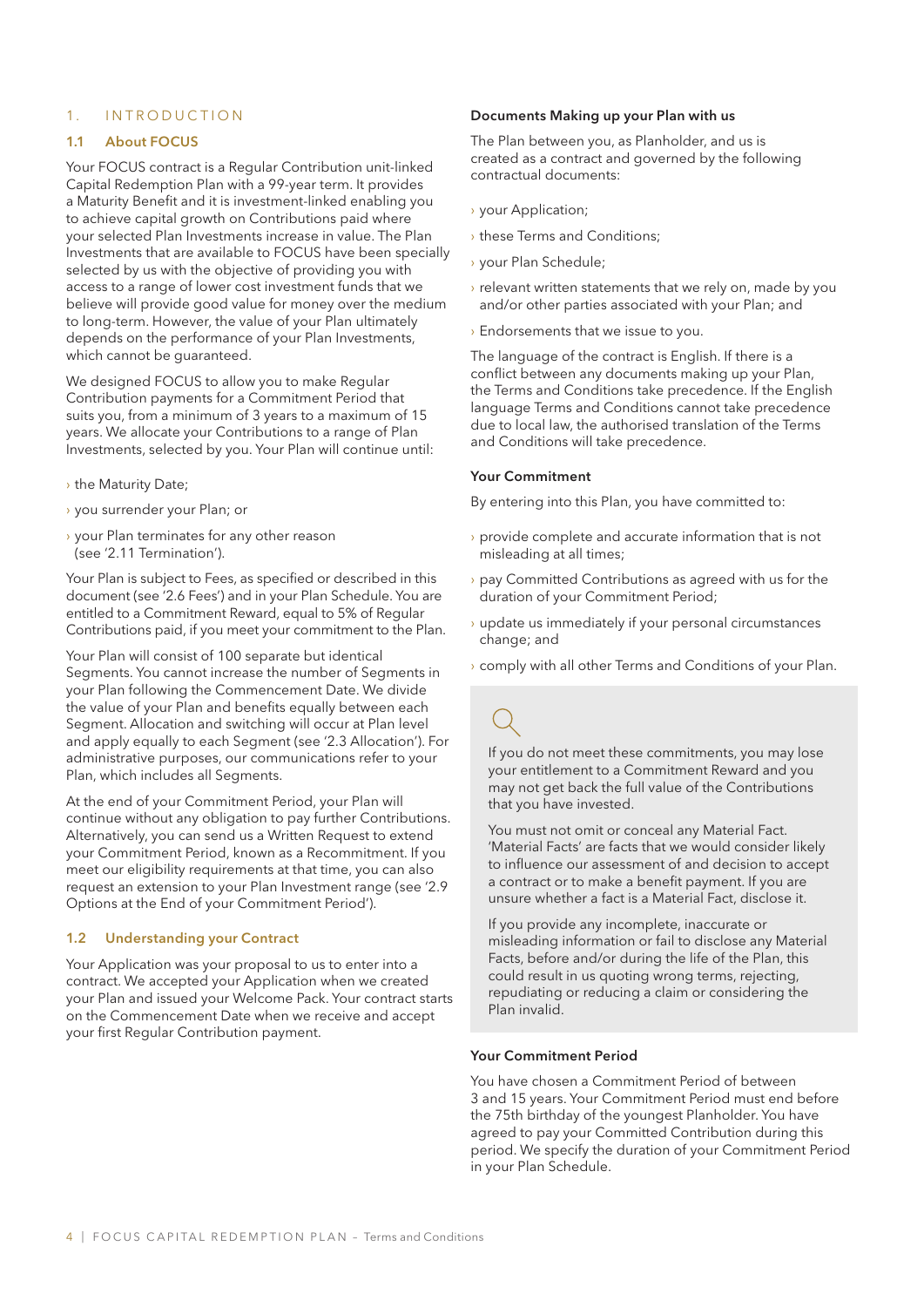#### Your Right to Change your Mind

You can change your mind and cancel your Plan during the Cooling-off Period, provided that you have not requested any other payment from your Plan. You can cancel your Plan by sending us a Written Request within the Cooling-off Period. Your Welcome Pack includes detailed information of your cancellation rights. Your Plan will terminate when we receive your Written Request to cancel and on payment, all our liabilities under your Plan will cease.

If you cancel your Plan, we will return the Contribution you have paid less any External Bank Fees and there may be an adjustment for any downward movement in the value of Plan Units and any costs that we incur in the purchase and subsequent sale of Utmost Investments corresponding to the Plan Investments.

#### 1.3 Communications between you and us

#### Online Service Centre

We will use your secure account on the Online Service Centre to communicate and share information with you including your Welcome Pack, Written Notices, Plan Statements (see 'Plan Statement') and Endorsements. You can use the Online Service Centre to access Plan information including up-to-date valuation and transaction statements, and to send us certain Written Requests.

We do not accept responsibility or liability to any person or to any extent for losses incurred in reliance on any incorrect or inaccurate valuations provided on our Online Service Centre, except in the case of negligence or wilful misconduct on our part.

#### Communicating with us

You can contact us using any contact method outlined below:

- › via the Online Service Centre;
- › e-mailing UWCustomerService@utmostworldwide.com; or
- › by telephone at +44 (0) 1481 715 800.

#### Written Requests

A Written Request is only valid when we have received all information we have requested from you. Unless we inform you otherwise, you must send us your Written Requests using the Online Service Centre. Where we require original documents, you must send them to us at the postal address we provide to you or, if none provided, to the contact address on the back cover of this document. You post documents at your own risk.

#### Communicating with you

We will upload communications, including Endorsements and Written Notices, to your Online Service Centre account. When we upload a communication, we will send an e-mail alert to the e-mail address we hold for you on our records. We consider communications as received by you on the date that we send the e-mail alert.

You must keep your personal information up to date. We accept no responsibility or liability to any person or to any extent for losses incurred by you or any third party following a breakdown in communications except in the case of negligence or wilful misconduct on our part.

### 2. GENERAL CONDITIONS

#### 2.1 Plan Ownership

You can own a Plan if you are:

- › an individual aged 18 or more;
- › a trustee acting on behalf of a trust; or
- › a company.

Unless you instruct us otherwise, only you as Planholder are a valid decision maker for your Plan.

#### Joint Planholders

We allow a maximum of two Planholders who will own a Plan as joint-owners. Joint-owners are jointly and severally responsible for complying with these Terms and Conditions of the Plan. Before we can accept a Written Request, both Planholders must confirm their instructions.

Following the death of a joint-owner, the surviving Planholder is the sole legal owner of the Plan.

#### Succession

Where a sole remaining Planholder dies and Maturity Date has not occurred, legal ownership of the Plan will pass to his legal estate.

#### Trustee Planholders

Acceptance of trustee Planholders is at our sole discretion and is subject to provision of evidence that a trust exists, as determined by us, inclusive of the trust rules. Trust fees, if applicable, are considered Third-Party Fees and are subject to certain conditions (see '2.6 Fees').

#### Placing your Plan into a Trust

Where you place your Plan in trust, the trustees of the trust replace you as Planholder becoming trustee Planholders. Before proceeding with this option, please review 'Our Rights Following a Change of Planholder'.

You are solely responsible for ensuring the legality, adequacy and validity of any trust. You should obtain professional advice, including tax advice, as necessary.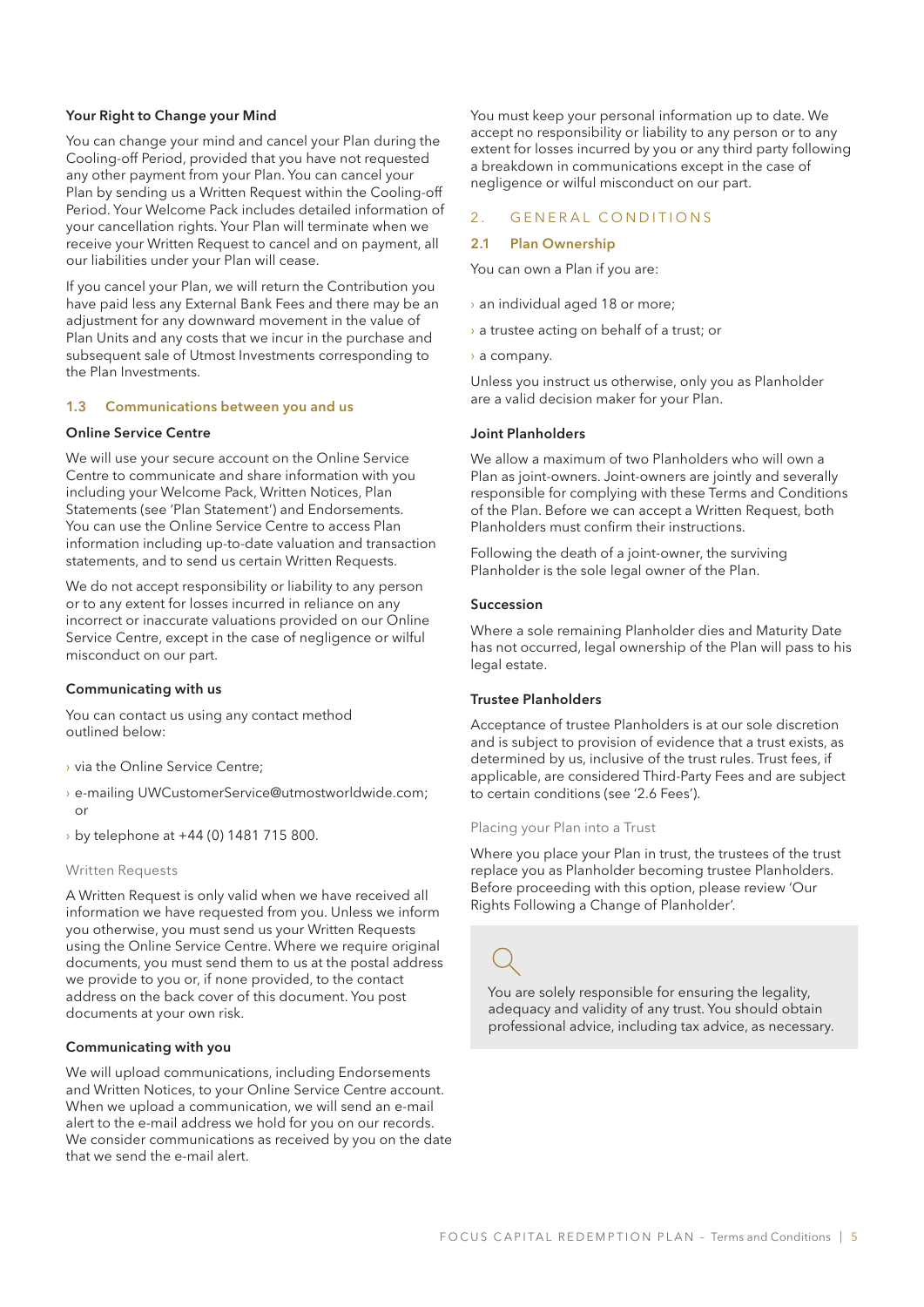#### Assigning your Plan to Another

By an Assignment, you can legally transfer your Plan ownership rights and/or benefits to a third party who is acceptable to us as a new Planholder, at any time. You can also assign the ownership of individual Segments of your Plan for the purpose of immediate Surrender. You can assign ownership of an individual Segment from six months after the Commencement Date. For Plan administration purposes, the Assignment of individual Segments will be processed as a Partial Withdrawal from your Plan (see '2.10 Payments from your Plan').

If you assign only the benefits of your Plan, for example for collateral purposes, then you will remain responsible for the payment of any remaining Committed Contributions and selecting the Plan Investments. You will not be able to make a withdrawal by partial or full surrender without the written authority of the assignee and the Maturity Benefit will become payable to the assignee.

You must provide us with a "written notice of assignment" related to your Plan, together with any further information, documentation or certifications we consider necessary (see 'Our Rights Following a Change of Planholder').

All assignees taking the rights and/or benefits of ownership of your Plan must be acceptable to us as a new Planholder and complete the required Plan or Segment(s) Assignment ownership application and satisfy our due diligence requirements. All assignees must provide us with evidence of their identity and permanent residential address and other relevant information in accordance with our usual customer due diligence procedures.

You are solely responsible for ensuring the legality, adequacy and validity of any Assignment. You should obtain professional advice, including tax advice, as necessary. As a Segment Assignment is considered a Withdrawal, making a Segment Assignment will affect your Commitment Reward (see '2.8 Plan Features').

Following the re-assignment of the rights and/or benefits of ownership, Plan ownership will revert to the Planholder on record before the last Assignment.

### Our Rights Following a Change of Planholder

Where Plan ownership changes for any reason, the new Planholder must satisfy our due diligence requirements. We reserve the right to terminate a Plan where due diligence is not completed to our satisfaction or we are unwilling for any reason to continue the Plan with the new Planholder. In any case, we will only release Plan proceeds once we have satisfied our legal and regulatory requirements.

We accept no responsibility for losses incurred by the Planholder caused by any delay in releasing Plan proceeds due to our compliance with legal and regulatory requirements.

### 2.2 Contributions

#### Contributions you Commit to Pay – Committed **Contribution**

During the Commitment Period, you commit to pay Regular Contributions, as agreed with us. You may increase your Committed Contribution during the Commitment Period (see 'Regular Contribution Increase').

The Committed Contribution is payable until your Commitment Period has ended, your Plan has terminated or your Plan status is changed to paid-up or lapsed (see 'Making your Plan Paid-Up During the Commitment Period' and 'Contribution Arrears and Lapse') or otherwise agreed by us.

The minimum Regular Contribution varies by Commitment Period, Plan Currency and payment frequency, as follows: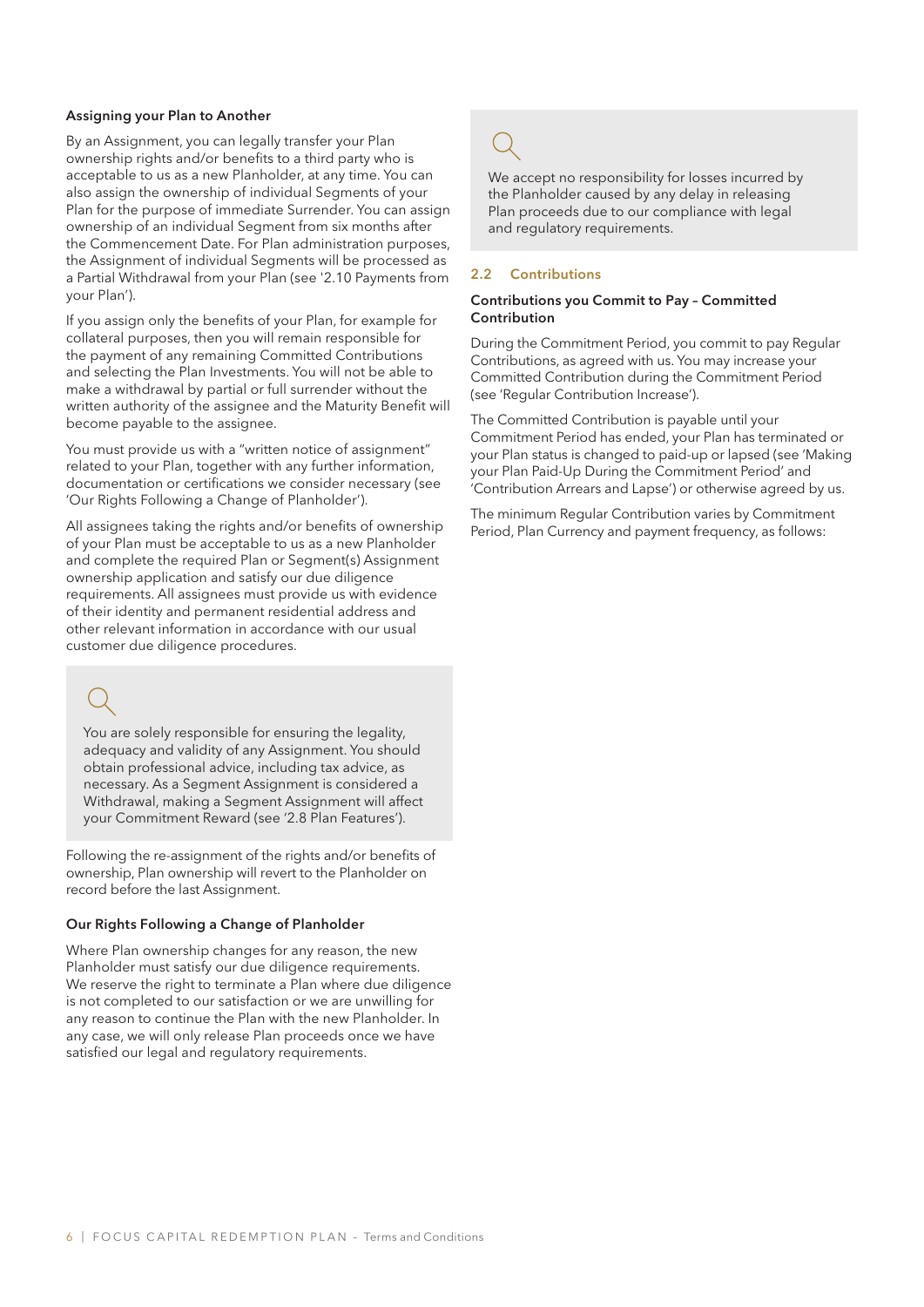### Table 1 Minimum Regular Contributions

| <b>COMMITMENT</b><br><b>PERIOD</b> | <b>MONTHLY</b>       | QUARTERLY | <b>HALF-YEARLY</b> | ANNUALLY   |  |  |  |
|------------------------------------|----------------------|-----------|--------------------|------------|--|--|--|
|                                    | UNITED STATES DOLLAR |           |                    |            |  |  |  |
| 3 or 4 Years                       | 2,000.00             | 6,000.00  | 12,000.00          | 24,000.00  |  |  |  |
| 5 to 9 Years                       | 750.00               | 2,250.00  | 4,500.00           | 9,000.00   |  |  |  |
| 10 to 15 Years                     | 500.00               | 1,500.00  | 3,000.00           | 6,000.00   |  |  |  |
| <b>EURO</b>                        |                      |           |                    |            |  |  |  |
| 3 or 4 Years                       | 1,800.00             | 5,400.00  | 10,800.00          | 21,600.00  |  |  |  |
| 5 to 9 Years                       | 675.00               | 2,025.00  | 4,050.00           | 8,100.00   |  |  |  |
| 10 to 15 Years                     | 450.00               | 1,350.00  | 2,700.00           | 5,400.00   |  |  |  |
| POUND STERLING                     |                      |           |                    |            |  |  |  |
| 3 or 4 Years                       | 1,500.00             | 4,500.00  | 9,000.00           | 18,000.00  |  |  |  |
| 5 to 9 Years                       | 562.50               | 1,687.50  | 3,375.00           | 6,750.00   |  |  |  |
| 10 to 15 Years                     | 375.00               | 1,125.00  | 2,250.00           | 4,500.00   |  |  |  |
| <b>HONG KONG DOLLAR</b>            |                      |           |                    |            |  |  |  |
| 3 or 4 Years                       | 16,000.00            | 48,000.00 | 96,000.00          | 192,000.00 |  |  |  |
| 5 to 9 Years                       | 6,000.00             | 18,000.00 | 36,000.00          | 72,000.00  |  |  |  |
| 10 to 15 Years                     | 4,000.00             | 12,000.00 | 24,000.00          | 48,000.00  |  |  |  |
| <b>SINGAPORE DOLLAR</b>            |                      |           |                    |            |  |  |  |
| 3 or 4 Years                       | 2,800.00             | 8,400.00  | 16,800.00          | 33,600.00  |  |  |  |
| 5 to 9 Years                       | 1,050.00             | 3,150.00  | 6,300.00           | 12,600.00  |  |  |  |
| 10 to 15 Years                     | 700.00               | 2,100.00  | 4,200.00           | 8,400.00   |  |  |  |
| <b>JAPANESE YEN</b>                |                      |           |                    |            |  |  |  |
| 3 or 4 Years                       | 222,000              | 666,000   | 1,332,000          | 2,664,000  |  |  |  |
| 5 to 9 Years                       | 83,250               | 249,750   | 499,500            | 999,000    |  |  |  |
| 10 to 15 Years                     | 55,500               | 166,500   | 333,000            | 666,000    |  |  |  |
| <b>AUSTRALIAN DOLLAR</b>           |                      |           |                    |            |  |  |  |
| 3 or 4 Years                       | 2,900.00             | 8,700.00  | 17,400.00          | 34,800.00  |  |  |  |
| 5 to 9 Years                       | 1,087.50             | 3,262.50  | 6,525.00           | 13,050.00  |  |  |  |
| 10 to 15 Years                     | 725.00               | 2,175.00  | 4,350.00           | 8,700.00   |  |  |  |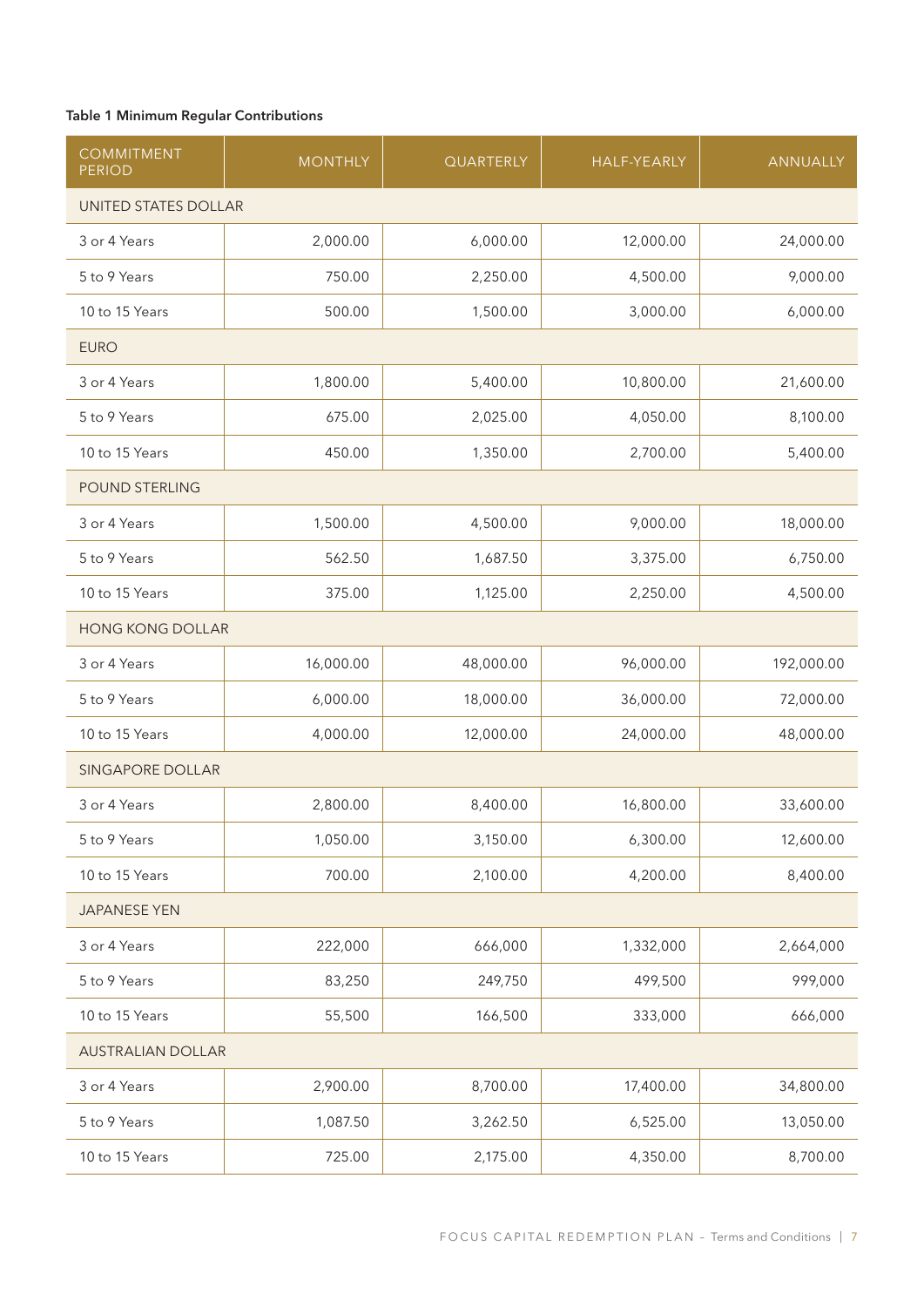#### Contributions you can Pay – Single Contribution

You can send us a Written Request to make a Single Contribution payment at any time during the life of your Plan. The minimum Single Contribution amount we will accept from you is as follows:

#### Table 2 Minimum Single Contribution

| <b>PLAN CURRENCY</b> | <b>MINIMUM SINGLE</b><br><b>CONTRIBUTION</b> |
|----------------------|----------------------------------------------|
| <b>USD</b>           | 2,000.00                                     |
| <b>EUR</b>           | 1,800.00                                     |
| <b>GBP</b>           | 1,500.00                                     |
| <b>HKD</b>           | 16,000.00                                    |
| SGD                  | 2,800.00                                     |
| <b>JPY</b>           | 222,000                                      |
| <b>AUD</b>           | 2,900.00                                     |

#### Paying your Contributions – Payment Methods

You can pay your Contributions by way of standing order or electronic transfer. We will also accept payment by way of credit or debit card but a Card Payment Fee will apply (see '2.6 Fees').

#### Regular Contribution Frequency

You select the frequency of your Regular Contribution payments in your Application. The frequency options are monthly, quarterly, half-yearly or annually.

You can change the frequency of your Regular Contribution payment by sending us a Written Request at least 15 days before your next Due Date. If we accept your request, the change of frequency will start on the next common Due Date of the old and new frequencies. If you also wish to change the level of your Regular Contribution see 'Regular Contribution Increase' and 'Reducing your Regular Contribution'.

#### Regular Contribution Increase

You can send us a Written Request to increase your Regular Contribution at any time during your Commitment Period. The minimum increase we will accept is 5% of the Regular Contribution payment you pay at that time. You must pay the increased amount at the same frequency as your existing Regular Contribution. The Commitment Period for the increase is equal to the remainder of your existing Commitment Period.

If we accept your Written Request, we will issue you an Endorsement to reflect the increase. The increased Regular Contribution will apply from the next available Due Date after we have accepted and processed your request and forms part of your Committed Contribution. We reserve the right to decline your request.

You should be sure that you can pay the increased Regular Contribution amount for the remaining Commitment Period. The Regular Contribution Increase will result in an increase in your monthly Regular Contribution Establishment Fee payable for the remainder of the Commitment Period (see '2.6 Fees'). If you later reduce your Regular Contribution or stop paying Regular Contributions, there is no corresponding reduction in the Regular Contribution Establishment Fee. If your Plan terminates (other than on Cooling-off or on payment of the Maturity Benefit) during a Commitment Period, we will deduct the full balance of this Fee in calculating the Surrender Value (see '2.6 Fees').

#### Your Options in Times of Difficulty

To optimise your Plan performance, you should maintain your Committed Contribution throughout the full Commitment Period. However, we know that your circumstances can change so, in times of difficulty, the options below are available to you. These options can reduce the potential for Plan growth. Where you select one of these options, Plan Fees will continue to apply at the original levels and could adversely affect the overall value and return of your Plan.

#### Take-a-Break – Suspend your Committed Contribution

You can send us a Written Request to 'Take-a-Break' from paying Committed Contributions from six months of your Commencement Date. You can request to Take-a-Break up to three times during your Commitment Period. During a Take-a-Break period, your Committed Contribution will not be due. When your Take-a-Break period ends, you must recommence paying your Committed Contribution on the next applicable Due Date.

We will reject your Written Request if we believe your Plan will fall below the minimum Surrender Value before, during or immediately following the Take-a-Break period (see '2.5 Understanding your Investment Value and Surrender Value').

The Take-a-Break option does not cover Committed Contributions due before our acceptance of your Written Request. During a Take-a-Break period, Fees continue to apply and will be deducted from the Plan (see '2.6 Fees').

#### Your Available Take-a-Break Period

For each year making up your Commitment Period, you are entitled to one month of Take-a-Break period. For example, during a 12-year Commitment Period the Take-a-Break periods taken cannot exceed 12 months in total.

Unused Take-a-Break periods do not carry forward to a future Commitment Period where you re-commit.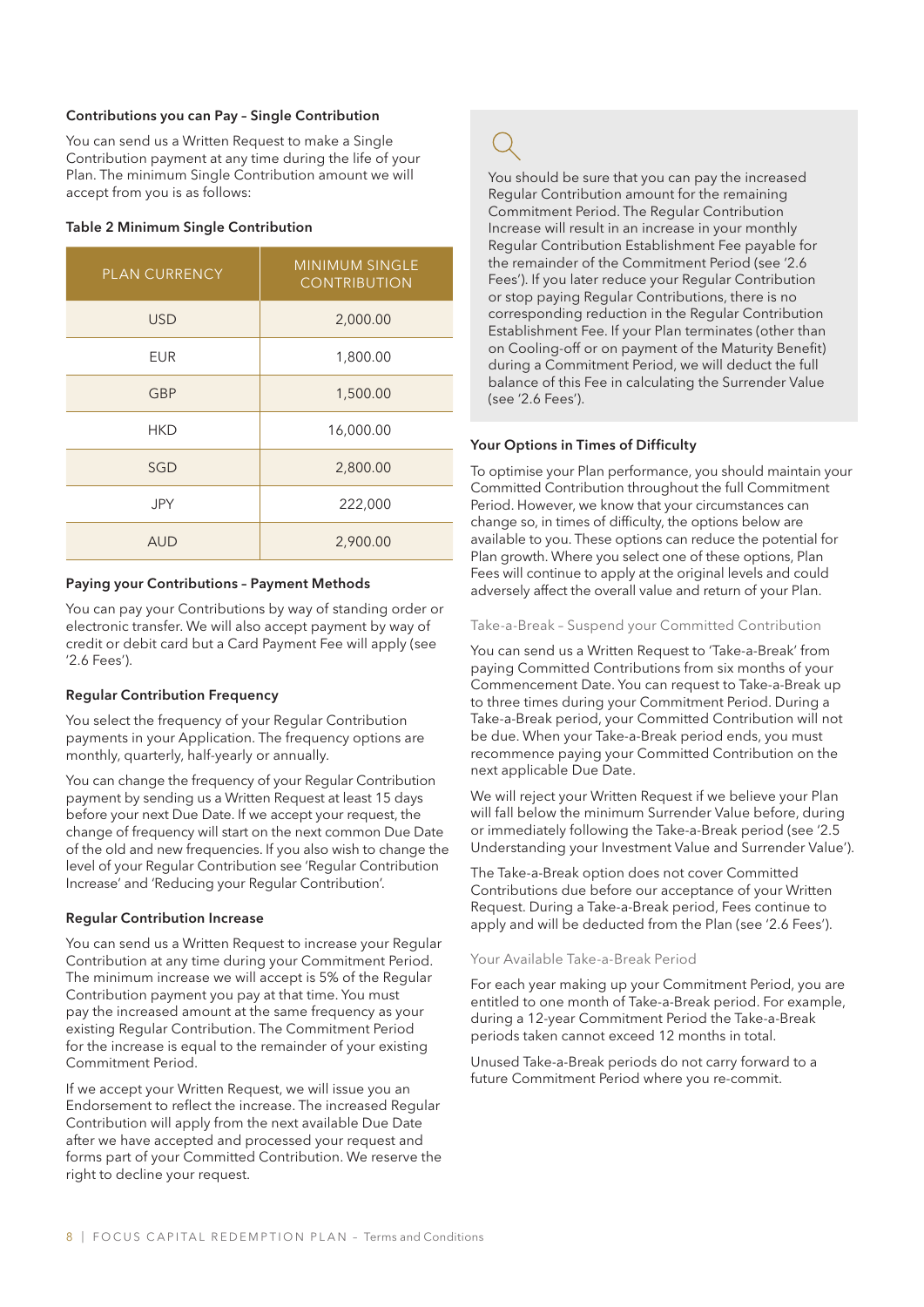#### Reducing your Regular Contribution

You can send us a Written Request to reduce your Regular Contribution from six months after your Plan's Commencement Date. Your Regular Contribution cannot fall below the applicable level specified in Table 1 Minimum Regular Contributions. Also the minimum reduction that you can request is as follows:

| <b>PLAN CURRENCY</b> | <b>MINIMUM REDUCTION</b> |
|----------------------|--------------------------|
| <b>USD</b>           | 250.00                   |
| <b>EUR</b>           | 225.00                   |
| <b>GBP</b>           | 187.50                   |
| <b>HKD</b>           | 2,000.00                 |
| SGD                  | 350.00                   |
| <b>JPY</b>           | 27,750                   |
| <b>AUD</b>           | 362.50                   |

#### Table 3 Minimum Regular Contribution Reduction

If accepted, we will issue you an Endorsement to reflect the reduction. The Regular Contribution reduction will apply from the next available Due Date, after we have accepted and processed your request.

#### Making your Plan Paid-Up During the Commitment Period

If you cannot fulfil your Committed Contribution payment obligations, you can send us a Written Request to change your Plan status to paid-up. Once your Plan's status is changed, Committed Contributions will no longer fall due.

If you reduce your Regular Contribution or make your Plan paid-up, you will lose your Commitment Reward. In addition, there is no corresponding reduction in your Regular Contribution Establishment Fee. If your Plan terminates (other than on Cooling-off or on payment of the Maturity Benefit) during a Commitment Period we will deduct the full balance of this Fee in calculating the Surrender Value (see '2.6 Fees').

### Contribution Arrears and Lapse

#### Arrears

If you do not pay a Committed Contribution within 30 days of the Due Date, your Plan will fall into arrears. Until you have paid all Committed Contributions due, or until we change your Plan status to paid-up, or until we Lapse your Plan (see below), your Plan will remain in arrears. You should avoid falling into arrears as this could mean that the overall Fees of the Plan become disproportionately high against the value of Committed Contributions that you have invested.

#### When we Make your Plan Paid-Up

Where you have not paid a Committed Contribution in a 100-day period and where we do not receive an amount to clear the arrears within the 90-day period since your Plan fell into arrears, your Plan status will change to paid-up. Once your status is changed, Committed Contributions will no longer fall due. Fees will continue to apply as described in the 'Plan Fees' sub-section of section '2.6 Fees' and/or your Plan Schedule. You should avoid your Plan becoming paidup as the overall Fees payable when your Plan becomes paid-up could become disproportionately high against the value of Committed Contributions that you have invested.

#### Lapse

If your Plan's Surrender Value falls below the minimum specified in Table 6 Minimum Surrender Value Payable and Regular Contribution payments have ceased, your Plan will Lapse without value.

#### Reinstatement of a Lapsed or Paid-Up Plan

Where you have paid all Committed Contributions due, you can send us a Written Request to reinstate your Plan from a Lapse or paid-up status. We will reject your Written Request if we receive it more than 349 days from the date you first missed a Committed Contribution. You cannot reinstate a terminated Plan.

### 2.3 Allocation

#### How we Allocate your Contribution into your Plan

Your Allocated Contribution is the amount we allocate from your Contribution to Plan Units. It is the Contribution less any External Bank Fees and/or our Card Payment Fee, if applicable. For Single Contributions, it is also less the Single Contribution Establishment Fee (see '2.6 Fees'). Allocated Contributions allocate to your selected Plan Investments in the proportions indicated by you. You can only indicate a maximum of ten Plan Investments for your Allocated Contribution, even if your Plan holds more than ten Plan Investments due to 'switching'.

The number of Plan Units of each Plan Investment purchased equals the relevant portion of the Allocated Contribution divided by the next available Allocation Price of the Plan Investment. Where necessary, the relevant portion of the Allocated Contribution is first converted to the Plan Investment currency using a commercial rate of exchange, please refer to our 'Currency Conversion - Foreign Exchange' section (see '2.8 Plan Features').

When selecting your Plan Investments for your Allocated Contribution, you need to ensure that the amount to allocate to each Plan Investment is above the following minimums: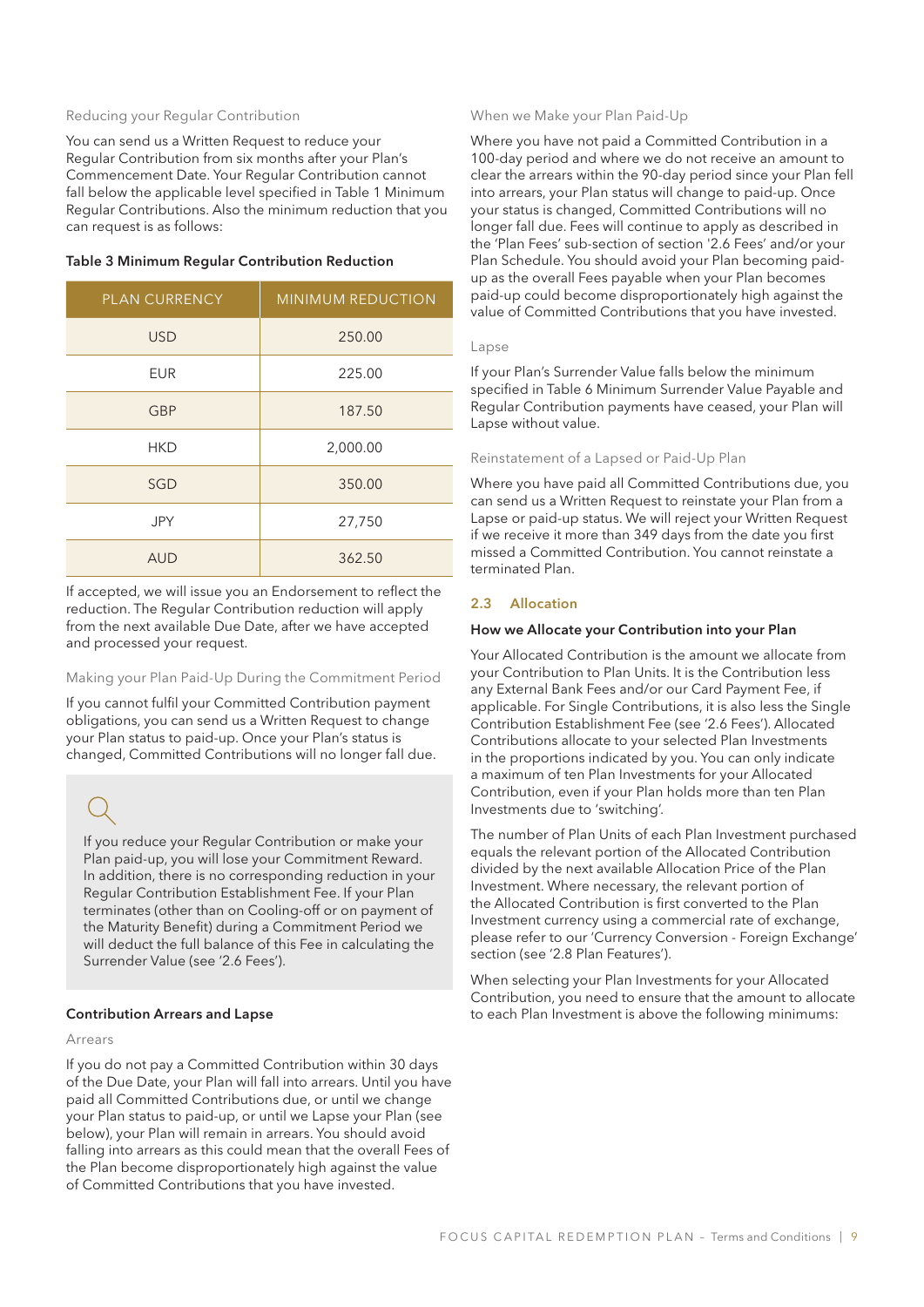#### Table 4 Minimum Allocation per Plan Investment

| <b>PLAN CURRENCY</b> | <b>USD</b> | <b>EUR</b> | <b>GBP</b> | <b>HKD</b> | <b>SGD</b> | <b>JPY</b> | <b>AUD</b> |
|----------------------|------------|------------|------------|------------|------------|------------|------------|
| <b>MONTHLY</b>       | 50.00      | 45.00      | 37.50      | 400.00     | 70.00      | 5,550      | 72.50      |
| <b>QUARTERLY</b>     | 150.00     | 135.00     | 112.50     | 1,200.00   | 210.00     | 16,650     | 217.50     |
| <b>HALF-YEARLY</b>   | 300.00     | 270.00     | 225.00     | 2,400.00   | 420.00     | 33,300     | 435.00     |
| <b>ANNUALLY</b>      | 600.00     | 540.00     | 450.00     | 4,800.00   | 840.00     | 66,600     | 870.00     |
| SINGLE CONTRIBUTION  | 600.00     | 540.00     | 450.00     | 4,800.00   | 840.00     | 66,600     | 870.00     |

To manage our liabilities to you, when we allocate Plan Units of a Plan Investment to your Plan, we will hold Utmost Investments in equivalent values. Dealing Dates of Plan Investments are in line with the dealing frequency of the corresponding Utmost Investment and occur daily, weekly, fortnightly or monthly.

### Redirecting your Regular Contribution Allocation

You can send us a Written Request to redirect your Regular Contribution allocation to alternative Plan Investments at any time. If we accept your Written Request, we will redirect the allocation of all future Regular Contributions.

#### Allocation of Switch Proceeds

Following the switching of Plan Investments, we will allocate replacement Plan Units to your Plan in line with your switch instructions (see '2.4 Plan Investments and Plan Units').

### 2.4 Plan Investments and Plan Units

Your Plan is made up of Plan Units of the Plan Investments chosen by you. You select these from the list offered in our 'Plan Investments Brochure'. We use Plan Investments to calculate the Investment Value and benefits provided under the terms of your Plan. You do not own or have any rights of ownership of the corresponding Utmost Investments.

The investment risk associated with each Plan Investment is borne entirely by you. You are solely responsible for selecting your Plan Investments and Plan Unit allocation, even where you engage the Utmost Worldwide Investment Service or a third party to select and/or allocate Plan Units on your behalf. You should review the prospectus and/or offering documentation of each Utmost Investment corresponding to your Plan Investment to ensure that each Plan Investment meets your investment objective and attitude to risk.

### Your Plan Investments

In your Application, you can initially select up to 10 Plan Investments. You can increase the number of Plan Investments to a maximum of 20 by switching or using the contribution redirection facility (see '2.3 Allocation'). We divide your Plan Investments into Plan Units for administration purposes.

#### The Cost of a Plan Unit

This is the total price that you pay for each Plan Unit, also referred to as the Allocation Price and comprises of the published offer price of the corresponding Utmost Investment plus any fees, taxes or levies that we incur in purchasing the Utmost Investment that is not otherwise included in its published offer price.

#### The Value of a Plan Unit

The value of a Plan Unit is referred to as the Bid Price and comprises of the published bid price of the corresponding Utmost Investment less any fees, taxes or levies that we incur in selling the Utmost Investment that is not otherwise included in its published bid price.

#### When we Deduct Plan Units

Plan Unit deductions are made by us to pay all Fees (see '2.6 Fees') that are payable under the Plan and during switch transaction, withdrawals, on termination or payment of Maturity Benefit.

#### Switching your Plan Units Between Plan Investments ('Switching')

You can send us a Written Request to switch the value of Plan Units in one Plan Investment to another. We will reject or delay a switch where we cannot buy or sell corresponding Utmost Investments. If accepted, we will process the deduction of the existing Plan Units on the next available Dealing Date following our acceptance of the request and the completion of any outstanding transactions affecting the Plan Investment. We process Plan transactions individually and in the order in which your Written Requests are accepted.

To calculate the number of Plan Units of the new Plan Investment allocated to your Plan, we divide the proceeds generated by the existing Plan Units, converted to the new Plan Investment currency, if applicable, by the Allocation Price of a Plan Unit of the new Plan Investment. We convert currencies using a commercial rate of exchange, please refer to the 'Currency Conversion – Foreign Exchange' section (see '2.8 Plan Features'). The Allocation Price used is the one available on the next available Dealing Date, following receipt by us of all proceeds from the sale of Utmost Investments corresponding to the deducted Plan Units.

If the switch involves more than one new Plan Investment, we allocate the proceeds proportionately according to your instruction. The new Plan Investment must satisfy the minimum allocation as per Table 4 Minimum Allocation per Plan Investment.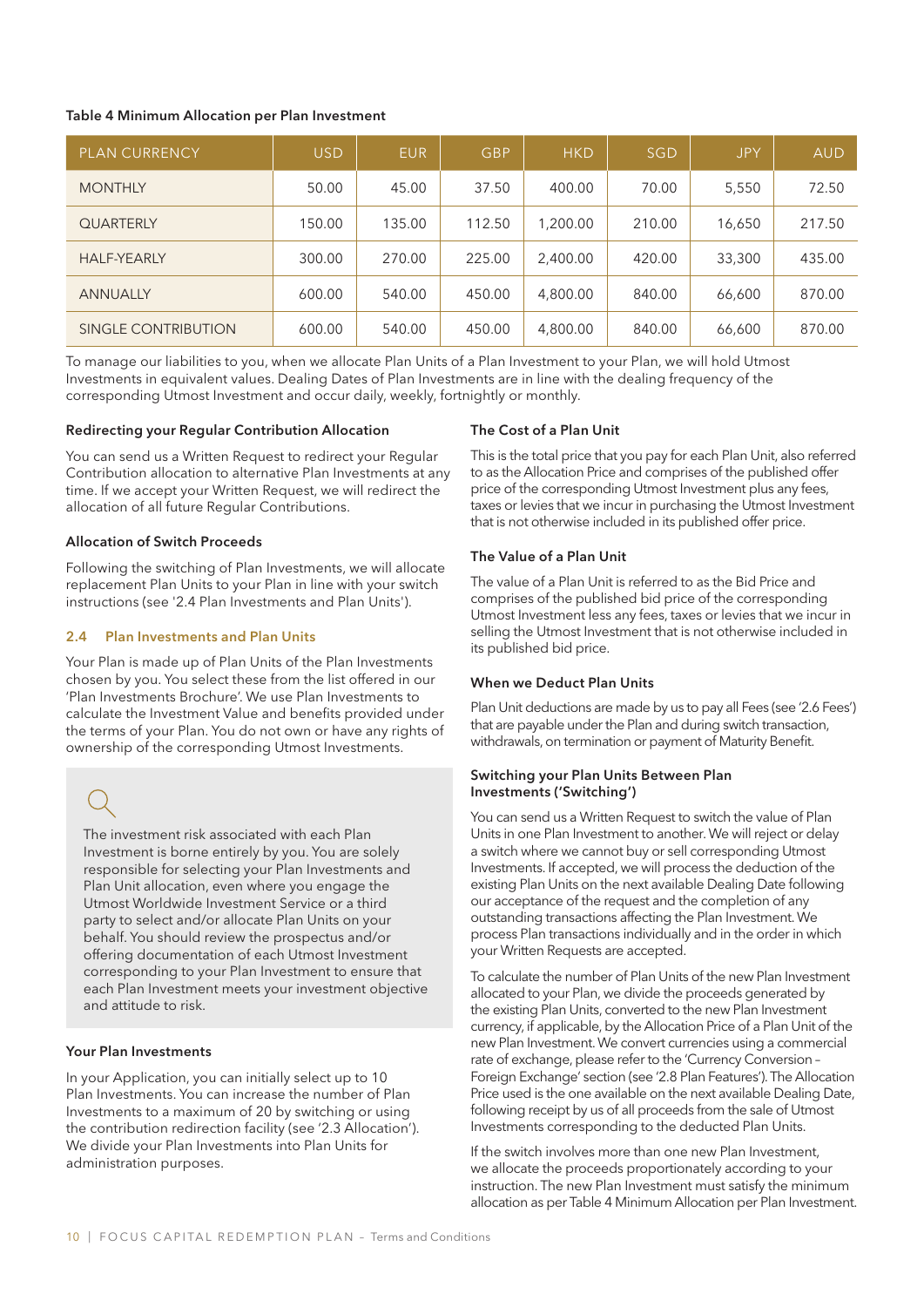#### Utmost Investment Dividends

Dividends received by us in relation to Utmost Investments are passed on to your Plan in proportion to your Plan Investments. We allocate the net amount of a dividend received in respect of an Utmost Investment to the corresponding Plan Investment as Plan Units. If we cannot allocate Plan Units to the Plan Investment, for any reason, we will apply the net amount to another Plan Investment you hold, as determined by us at our sole discretion.

We do not notify you when Plan Units in respect of dividends are applied to your Plan. They will however be visible to you via your Online Service Centre account.

### Suspension of a Plan Investment

For reasons that are outside of our control, Utmost Investments can become illiquid or the pricing and/or trading may be suspended. If this occurs, we may not be able to value the corresponding Plan Investments. As a result, we will not allocate or deduct Plan Units or pay out Plan benefits or permit switches of Plan Investments directly corresponding to the affected Utmost Investment. To allow us to calculate the value of your Plan, we may, at our sole discretion, adjust or estimate the Bid Price on a prudent basis. During the life of the Plan, when the suspension of the Utmost Investment lifts, any value restored will automatically accrue to the Plan.

### Closure or Amendment of a Plan Investment Selected by you

We reserve the right to withdraw a Plan Investment that you have selected at any time where we believe that it is in your interests or our interests to do so, including for administrative or risk management reasons. We also retain the right to combine or divide the Plan Units of a Plan Investment allocated to your Plan to reflect changes in the corresponding Utmost Investment. This does not affect the Investment Value or benefits payable under your Plan. Where possible, we will provide you with 30 days' advance Written Notice. If not possible or where you do not provide a Written Request in response, we will switch affected Plan Units into another Plan Investment, as determined by us at our sole discretion.

#### Extended Plan Investment Range

If, after the end of your Commitment Period, you choose the option to extend your Plan Investment range (see '2.9 Options at the End of your Commitment Period'), you will be able to select a wider range of Plan Investments, which correspond to a wider range of acceptable Utmost Investments. This includes cash, exchange traded securities and collective investment vehicles.

#### 2.5 Understanding your Investment Value and Surrender Value

The value of your Plan can fall because of a number of factors, including but not limited to Partial Withdrawals, deduction of Fees, currency exchange fluctuations and/or a fall in the value of your Plan Investments. The value of your Plan is closely linked to a wide range of investment risks and your capital is at risk.

#### Investment Value

The Investment Value of your Plan forms the basis for calculating the value of Plan benefits and certain Plan Fees (see '2.6 Fees').

The Investment Value is the cumulative value in the Plan Currency of the Plan Units attached to your Plan on a given day. To calculate the Investment Value we multiply the Plan Units in each Plan Investment by their prevailing Bid Price and convert each to the Plan Currency before adding them together. See '2.4 Plan Investments and Plan Units' and the 'Currency Conversion - Foreign Exchange' section in '2.8 Plan Features' for further information on pricing and currency conversions.

### Surrender Value

This is the amount, if any, you receive when your Plan is fully surrendered or terminated, other than during the Cooling-off Period or on payment of the Maturity Benefit. The Surrender Value of your Plan is the Investment Value less all Fees accrued. Fees accrued will include prorated monthly Fees for the period of the Plan Month elapsed.

The actual Surrender Value of your Plan cannot be finally determined until we have received the proceeds from the sale of Utmost Investments corresponding to your Plan Investment holdings. You can obtain an indicative Surrender Value at any time using the Online Service Centre.

If you surrender your Plan during your Commitment Period, we will deduct the full balance of Regular Contribution Establishment Fees due to us up to the end of your Commitment Period in calculating your Surrender Value (see '2.6 Fees'). This means that you may receive significantly less than the Investment Value of your Plan and you may not receive back the full value of the Contributions that you have invested.

#### Minimum Surrender Value

The Minimum Surrender Value is as follows:

#### Table 5 Minimum Surrender Value

| <b>PLAN CURRENCY</b> | <b>MINIMUM</b><br><b>SURRENDER VALUE</b> |
|----------------------|------------------------------------------|
| <b>USD</b>           | 1,500.00                                 |
| <b>EUR</b>           | 1,350.00                                 |
| <b>GBP</b>           | 1,125.00                                 |
| HKD                  | 12,000.00                                |
| <b>SGD</b>           | 2,100.00                                 |
| <b>JPY</b>           | 166,500                                  |
| <b>AUD</b>           | 2,175.00                                 |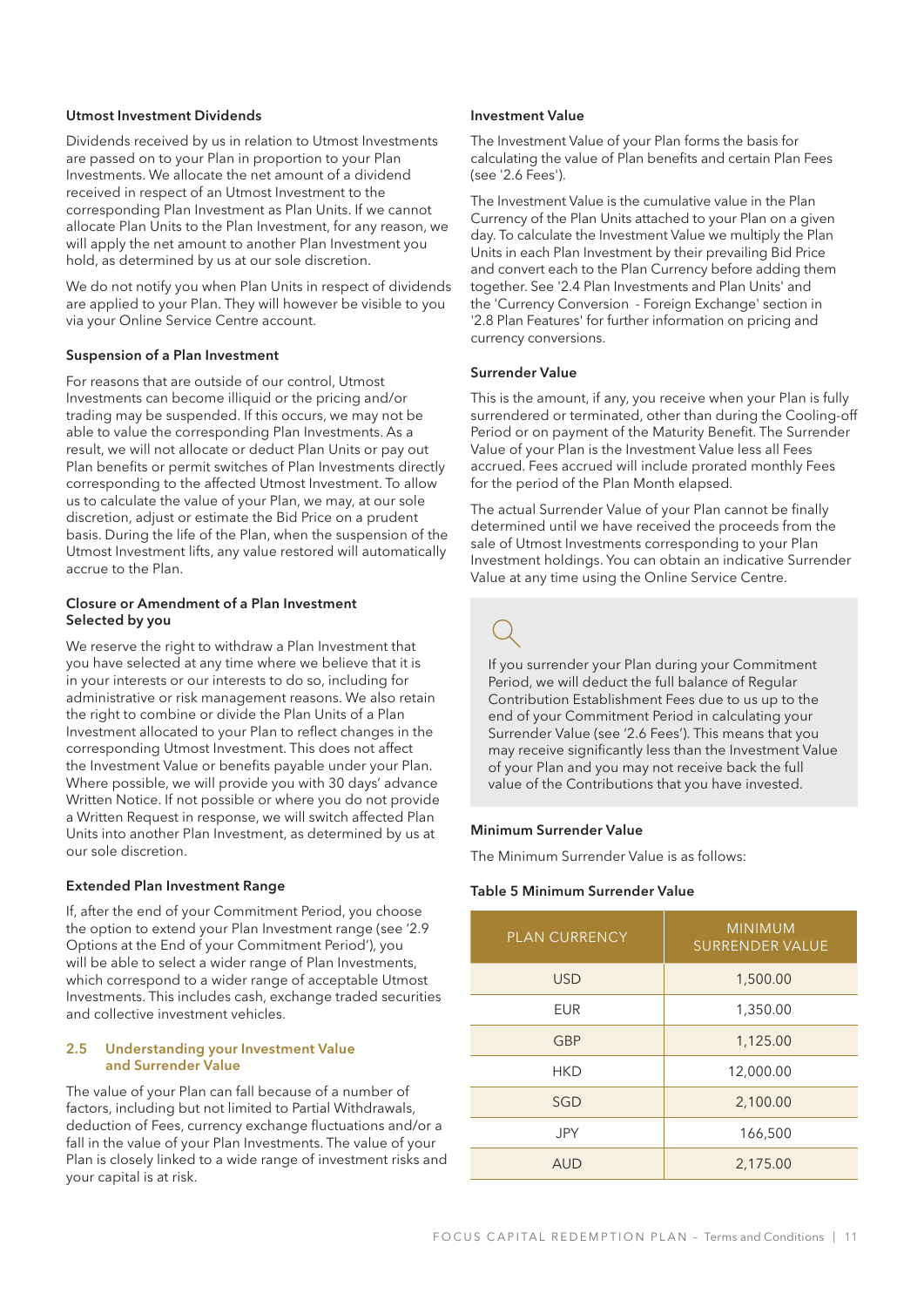We may terminate your Plan if Regular Contribution payments stop and the Surrender Value falls below the Minimum Surrender Value. If we terminate your Plan in this circumstance, we will pay out the Surrender Value where it is at least equal to the minimum specified in 'Table 6 Minimum Surrender Value Payable'.

#### Plan Statement

We will issue a valuation statement after each Plan Anniversary. This will be available in your Online Service Centre secure account. You can also generate an up to date valuation statement at any time via your account.

### 2.6 Fees

Unless stated otherwise, we deduct all Fees monthly, at the end of each Plan Month. We deduct fixed monetary Fees proportionately across Plan Investments using their last available Bid Price on the date of Fee application. Alternatively we deduct Plan Unit Fees as a percentage of the Plan Units held at the end of the Plan Month, before the deduction of any other Fees. If your Plan terminates, we deduct any applicable monthly Fees pro rata when calculating the Surrender Value. Where a transaction is in progress and a monetary amount has not been attributed to Plan Units and is held in suspense, Fees which are a percentage of Plan Units cannot be applied to it. As a result, we will apply an equivalent Fee to the monetary amount held in suspense.

This document together with your personalised illustration provides full details of the Fees that will apply to you and their rates.

### Distribution Costs

Your Financial Adviser is a licensed intermediary independent of Utmost Worldwide Limited who provides you with the initial and ongoing advice in respect of FOCUS. Commission will be paid upfront and on an ongoing basis to your Financial Adviser while your Plan continues to be in force. This is the Distribution Cost of your Plan. The Distribution Cost of your Plan is disclosed within your personalised illustration.

Utmost Worldwide will pay additional Distribution Costs in the following circumstances:

- › if you increase the Regular Contribution;
- › if you make a Single Contribution payment;
- $\rightarrow$  if you commit to an additional Commitment Period at or after the end of the current one; and
- $\rightarrow$  if you elect to extend the Plan Investment range at or after the end of the Commitment Period.

We recover the Distribution Costs from specific Fees, as described below.

### Plan Fees

#### Regular Contribution Establishment Fee

This Fee covers the set-up costs of your Plan including the initial Distribution Cost paid to your Financial Adviser, as applicable and as outlined in your personalised illustration. For each Commitment Period you contract with us, we calculate a fixed monthly Regular Contribution Establishment Fee. It ceases to apply at the end of the Commitment Period. An increase in the Fee will apply for each subsequent Regular Contribution Increase from the end of the Plan Month in which the increase occurs. We specify the monthly Fee in your Plan Schedule.

If, on or after the end of the existing Commitment Period, you elect to recommit to a new Commitment Period, a fresh Establishment Fee will apply monthly during that Commitment Period. We will specify the new monthly amount in the Endorsement to your Plan Schedule, issued at that time (see '2.9 Options at the End of your Commitment Period').

If your Plan terminates (other than on Cooling-off or on payment of the Maturity Benefit) during a Commitment Period we will deduct the full balance of this Fee in calculating the Surrender Value. The Surrender Value of your Plan may therefore be significantly less than the Investment Value of your Plan.

#### Single Contribution Establishment Fee

If you pay a Single Contribution, a Single Contribution Establishment Fee will apply, which relates to the Distribution Cost paid by us to your Financial Adviser. We apply the Fee as a percentage deduction from your Single Contribution allocation at the rate specified in your Plan Schedule.

#### Adviser Fee

During the life of your Plan, we deduct a monthly Adviser Fee as a percentage of Plan Units which relates to the ongoing Distribution Cost paid by us to your Financial Adviser. If applicable to you, we specify the Fee rate in your Plan Schedule.

#### Investment Adviser Fee

During the life of your Plan, to cover the ongoing Distribution Cost paid to your investment adviser, we may deduct a monthly Investment Adviser Fee as a percentage of Plan Units. If applicable to you, we specify the Fee rate in your Plan Schedule.

#### Administration Fee

During the life of your Plan, to cover the ongoing administration of your Plan, we deduct an Administration Fee as a percentage of Plan Units. We specify the Fee rate in your Plan Schedule.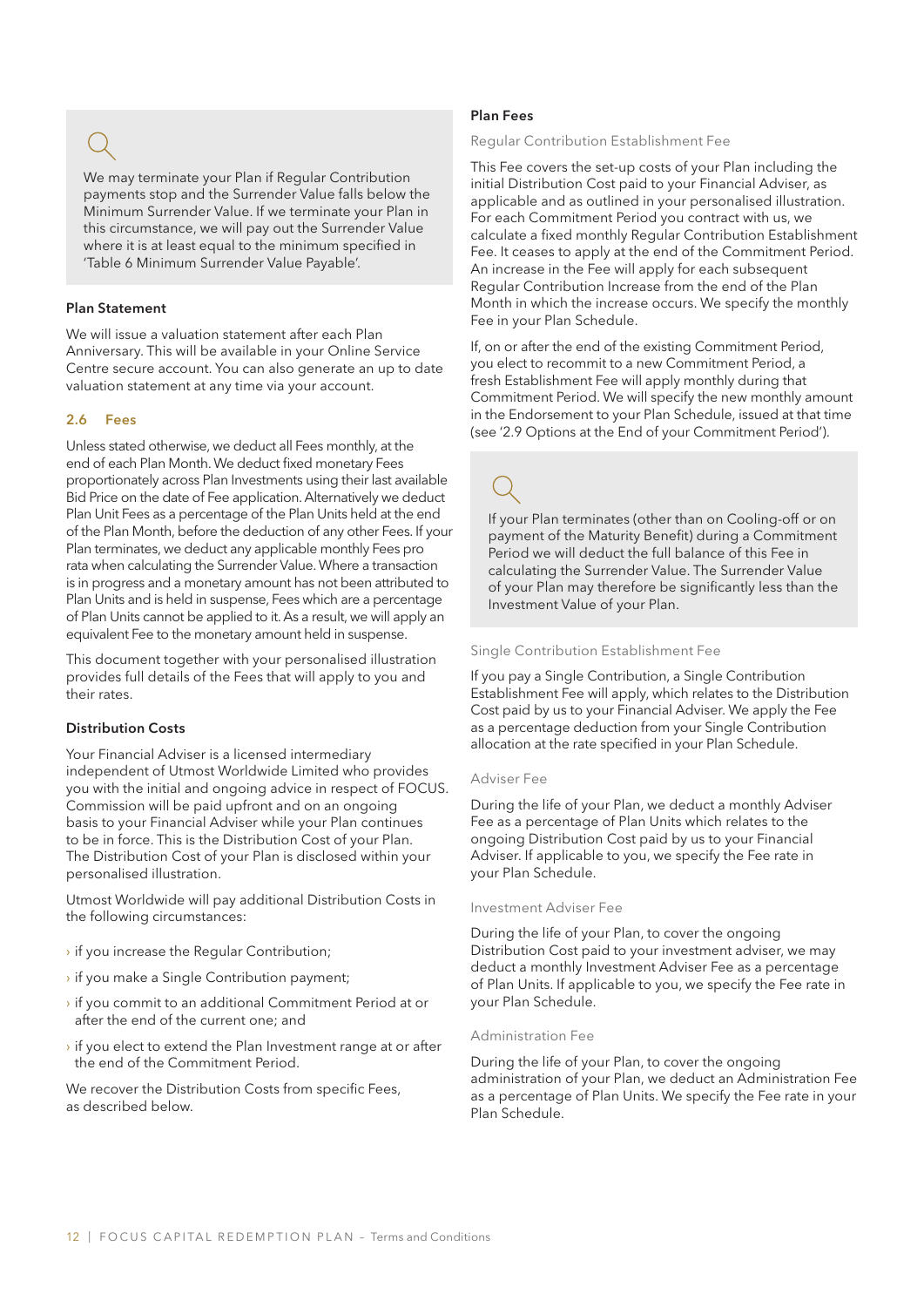#### Maintenance Fee

During the life of your Plan, we deduct a fixed monthly Maintenance Fee. We waive the Maintenance Fee when your Regular Contribution and/or the Investment Value are above the qualifying levels. We specify the Maintenance Fee amount and the circumstances where we waive the Fee in your Plan Schedule.

#### Elective Plan Fees

#### Card Payment Fee

If you choose to pay a Contribution by credit or debit card, a Card Payment Fee will apply at the rate specified in your Plan Schedule. We apply the Fee as a percentage deduction from each Contribution payment you make by card.

#### Change of Plan Currency Fee

If you change your Plan Currency, we will deduct a one-off monetary Fee, as specified in your Plan Schedule.

#### Foreign Exchange Fee

We will use a commercial rate of exchange where we convert money from one currency to another as part of processing a Plan transaction or value calculation (see 'Currency Conversion – Foreign Exchange'). The commercial rate of exchange will be equal to the prevailing market rate plus our Foreign Exchange Fee of 0.5%.

#### Worked example

If the prevailing market rate is USD1 = EUR0.90, then we would convert USD100 as follows:

 $USD100 \times 0.90 \times (1 - 0.5\%) = EUR89.55$ 

#### Utmost Worldwide Investment Service Fee

If you select the Utmost Worldwide Investment Service, we deduct a monthly Fee as a percentage of Plan Units. If applicable to you, we specify the Fee rate in your Plan Schedule. If you start or stop using the service during a Plan Month, we deduct the Utmost Worldwide Investment Service Fee prorated as applicable.

#### Manual Processing Fee

We will apply a Manual Processing Fee where a service request from you leads to unanticipated or excessive manual work effort. The amount of the Fee will be set such that it covers the cost of the service that you request. We will advise you of and ask you to accept the Manual Processing Fee before carrying out your request.

#### Fees Related to Plan Investments

Underlying fund managers of Utmost Investments will impose their own fees such as annual management fees, performance fees and custody fees. These are not deducted directly from your Plan, but they are deducted from the Utmost Investments and they are reflected in the Bid Price of the corresponding Plan Investments. This will impact the value of your Plan. For details of these fees, please refer to the prospectus and/ or offering documents of the Utmost Investments. These documents are available from us, on request.

#### Third-Party Fees

You can send us a Written Request for us to pay from your Plan Units any Third-Party Fees you have agreed with a third party, such as trustee fees or investment advice or investment management fees. We reserve the right to reject your request, or, if accepted, cancel any Third-Party Fee payment for any reason at our sole discretion. If accepted, we treat a Third-Party Fee payment as a Partial Withdrawal from your Plan. This type of withdrawal will not affect your Commitment Reward.

If your Plan falls below the Minimum Surrender Value (see '2.5 Understanding your Investment Value and Surrender Value'), we will stop any on-going Third-Party Fee payment(s) without notice. We do not accrue unpaid Third-Party Fees to later pay dates and at all times these Fees remain your sole responsibility.

### External Bank Fees

External Bank Fees also constitute Third-Party Fees. These can apply to Contribution payments made by you or to payments made from your Plan by us and are applied by the sending bank and/or the receiving bank. It is the net Contribution received by us, after any such bank fees, that we use to determine your Allocated Contribution (see '2.3 Allocation'). Regarding payments made from your Plan by us (for example when you make a withdrawal or when we send you a benefit payment), our bank (the sending bank) charges us a variable fee, the amount of which depends on the payment type and currency. As a result, we deduct from the payment made to you a fixed fee in your Plan Currency of USD15.00 / EUR13.50 / GBP11.25 / HKD120.00 / SGD21.00 / JPY1,665 / AUD21.75.

#### Amendment to Fixed Fees

In consultation with our appointed actuary, we will review the level of our fixed monetary Fees from time to time. In reviewing each fixed Fee, we will have regard to retail price index inflation in jurisdictions where we carry out business, including Guernsey, and any reasonably incurred increase to our administration expenses since the last amendment to the Fee. We reserve the right to amend Fees accordingly. Where we do not apply an increase to a fixed Fee in a particular year, we will not be prohibited from applying a cumulative increase in the following or any subsequent year. This means that where an increase is applied, it may take account of inflation and/or increases in expenses over a number of years.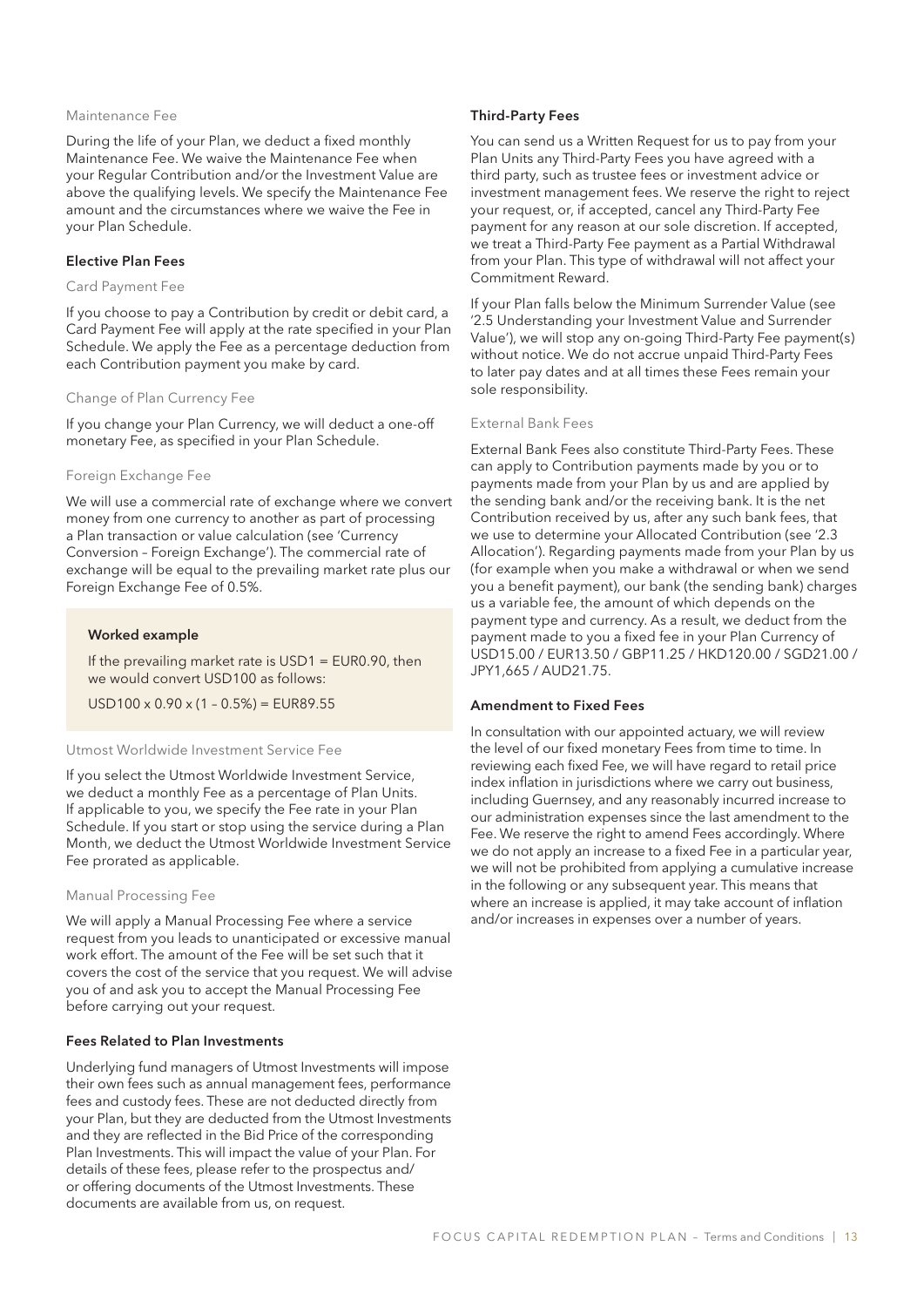#### 2.7 Maturity Benefit

The Maturity Benefit is the Surrender Value of your Plan, as calculated at the Maturity Date, plus a fixed benefit amount, as specified in your Plan Schedule.

As the Maturity Benefit is subject to investment risks and market fluctuations, it may be lower than the Contributions you have contributed and may not be enough to meet your needs.

### Making a claim

As applicable, you or your executors can make a claim for Maturity Benefit. A claim is made by sending us a Written Request. We will assess the claim when we are in receipt of all required documentation, evidence and information required to accept and process your claim, as determined by us.

Your Plan terminates on the Maturity Date and, following the Maturity Benefit payment, all respective liabilities under your Plan will end.

### 2.8 Plan Features

#### Plan Currency

We specify the Plan Currency, as selected by you in your Application, in the Plan Schedule. The Plan Currencies available to you are US Dollar, Euro, Pound Sterling, Hong Kong Dollar, Singapore Dollar, Japanese Yen or Australian Dollar. Contributions are payable in the Plan Currency. We pay out Plan benefits in the Plan Currency. Foreign exchange risks caused by currency exchange rate fluctuations can affect the value of your Plan where Plan Investments are denominated in a different currency to the Plan Currency.

### Changing your Plan Currency

You can send us a Written Request to change your Plan Currency after the first Plan Anniversary. A Change of Plan Currency Fee will apply for this option (see '2.6 Fees'). You can only change your Plan Currency once during the lifetime of the Plan. We reserve the right to decline your Written Request or to accept it with special conditions applying, for any reason we determine at our sole discretion. Before we change your Plan Currency, you must agree to any special conditions we may apply. If your Plan Currency is changed, we will endorse your Plan with the new Plan Currency details and any applicable special conditions.

#### Currency Conversion – Foreign Exchange

Where we are required to exchange an amount in one currency to another as part of processing a Plan transaction or value calculation, we will convert the amount using a commercial rate of exchange applicable on the processing date. The commercial rate of exchange consists of a prevailing market rate plus our Foreign Exchange Fee (see 'Foreign Exchange Fee').

#### Commitment Reward

If you meet your commitment to the Plan (see 'Your Commitment'; including paying your Committed Contribution for the duration of your Commitment Period), your Commitment Reward is 5% of all Committed Contributions paid during the Commitment Period. If you have taken Partial Withdrawals during the Commitment Period which amount to less than

*10% of [Committed Contribution x Regular Contribution Frequency as committed at the Commencement Date] x Commitment Period*

your Commitment Reward is paid at a reduced rate of 2.5%.

You forfeit your Commitment Reward if your Partial Withdrawals amount to more than this or where you do not meet your commitment to the Plan.

We allocate the Commitment Reward proportionately to your existing Plan Investments at the next available Bid Price at the end of your Commitment Period. If you take up the Take-a-Break option, your Commitment Reward is protected for the duration of the Take-a-Break period. Please refer to 'Take-a-Break – Suspend your Committed Contribution' in section '2.2 Contributions' for further information.

#### Commitment Reward for a Subsequent Commitment

Where you choose to recommit and fulfil your Recommitment (see '2.9 Options at the end of your Commitment Period'; including paying your Committed Contribution for the duration of your Commitment Period), you qualify for a new Commitment Reward at the end of the new Commitment Period. We calculate your new Commitment Reward as 5% of Committed Contributions paid during the new Commitment Period. If you have taken Partial Withdrawals during the new Commitment Period which amount to less than

*10% of {[Surrender Value immediately prior to the beginning of Commitment Period] + [newly Committed Contribution x Regular Contribution Frequency as committed at beginning of Commitment Period] x Commitment Period}*

your Commitment Reward is paid at a reduced rate of 2.5%.

You forfeit your Commitment Reward if your Partial Withdrawals amount to more than this or where you do not meet your commitment to the Plan.

#### 2.9 Options at the end of your Commitment Period

When your Commitment Period ends, we will change your Plan status to paid-up. The following options are then available to you:

- › do nothing, keep your Plan and continue without any Committed Contribution obligations. Your Plan will continue and these Terms and Conditions will continue to apply. You remain free to pay Contributions which will be treated as Single Contributions;
- › seek a further Commitment Period for Regular Contribution payment by sending us a Written Request (see 'Recommitment' below); or
- › if your Plan has sufficient value, you can enter a permanent paid-up state and extend your Plan Investment range by sending us a Written Request (see 'Plan Investment Range Extension').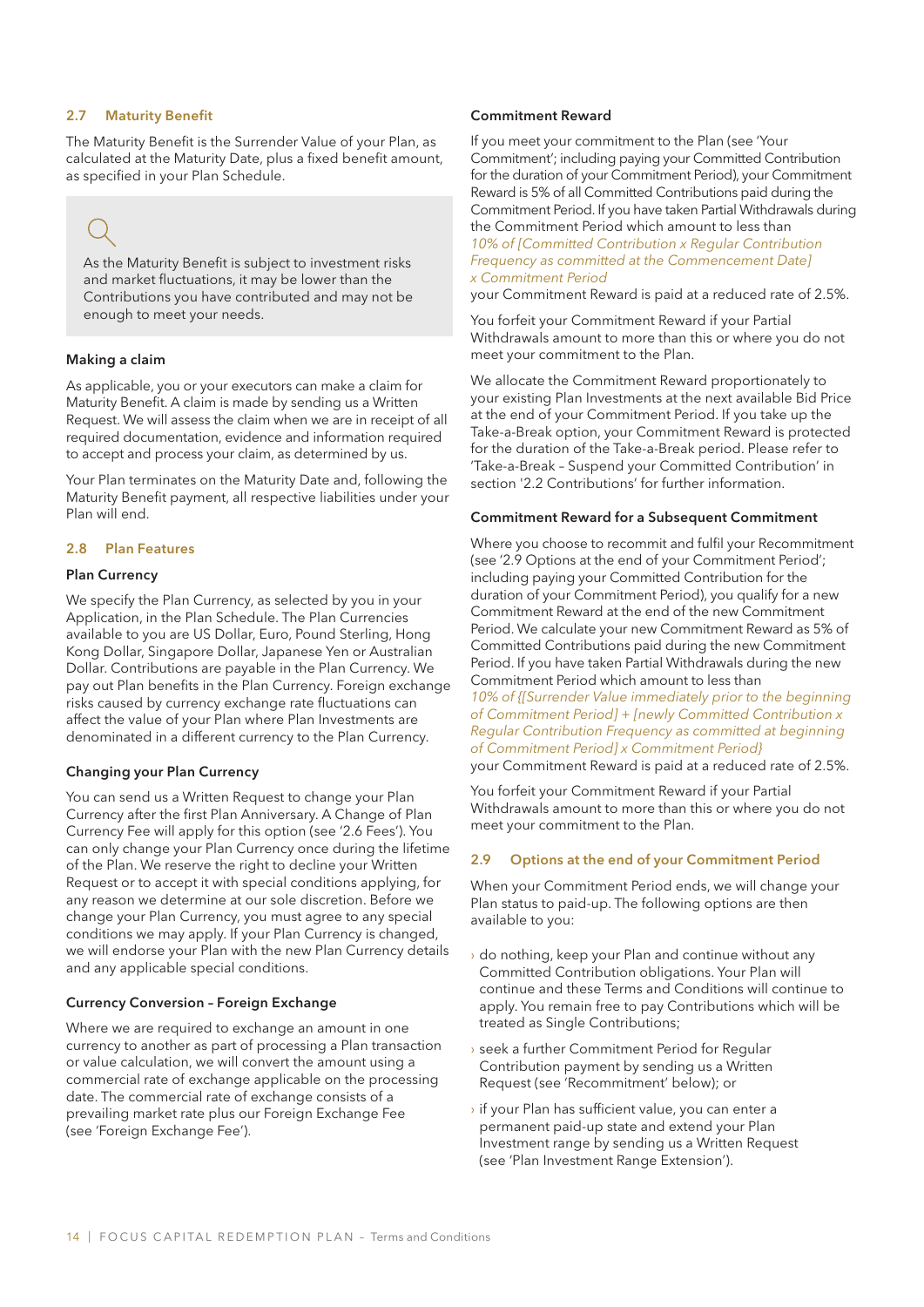#### Recommitment

On or after the end of the existing Commitment Period, you can send us a Written Request to recommit to a new Commitment Period. Your recommitment request must set out the new Commitment Period and new Regular Contribution, which will become your Committed Contribution during the new Commitment Period. In return for entering into a new Commitment Period, you will qualify for a new Commitment Reward payable at the end of that Commitment Period if you meet the associated conditions (see 'Commitment Reward for a Subsequent Commitment').

If your request is accepted, we will issue an Endorsement to your Plan confirming the changes to your Plan. Specifically, your Plan will have a new Regular Contribution Establishment Fee, in respect of your new Committed Contribution. We will deduct the Regular Contribution Establishment Fee monthly during the new Commitment Period (see '2.6 Fees'). All other Fees will apply as described in the Fees section and Plan Schedule, as applicable.

#### Plan Investment Range Extension

On or after the end of the existing Commitment Period, you can send us a Written Request to enter into a permanent paid-up state and extend your Plan Investment range such that you can hold Plan Investments corresponding to a wider range of acceptable Utmost Investments including cash, securities and collective investment vehicles. In the event that your request is accepted and your Plan Investment range is extended, new or amended Fees will apply to your Plan in addition to new investment-related conditions. You must agree to these new or amended Fees and conditions before we will accept your Written Request. We will confirm the new or amended Fees and conditions via Endorsement to your Plan.

### 2.10 Payments from your Plan

Subject to you satisfying our customer due diligence requirements, we will make a payment to you from your Plan:

- › following Plan cancellation, should you change your mind during the Cooling-off Period (see 'Your Right to Change your Mind');
- › following Surrender (see 'Surrender' below) or Termination of your Plan (see '2.11 Termination');
- › after a Partial Withdrawal from your Plan (see 'Partial Withdrawal' below); or
- › following a successful Maturity Benefit claim (see '2.7 Maturity Benefit').

We will only make a payment after we receive the proceeds from the sale of the Utmost Investments, corresponding to your Plan Investments. If a delay occurs, you can send us a Written Request for an interim payment of your Plan proceeds. If we accept your request, any interim payment will be limited to the value of Utmost Investment proceeds we have received at that time.

We will make payment by electronic transfer in your Plan Currency. We will only make payment to an account held by accepted Planholders or valid claimants, as determined by us at our sole discretion. The cost of payment, including External Bank Fees may reduce the amount received. These Fees are outside our control.

The Plan Unit price used in calculating any payment is the next available Bid Price on the Dealing Date corresponding to your Plan Investments after we accept your Written Request (except for regular Partial Withdrawals instructed by you after your Commitment Period; for these we use the last available Bid Price on the date the Partial Withdrawal is processed).

The dealing frequency of an Utmost Investment, any trading restriction applied to an Utmost Investment or a delay in receiving settlement proceeds in respect of an Utmost Investment (e.g. extreme stock market conditions) can cause delays in settlement of a claim or a payment, which are beyond our control. We will not be responsible for any losses caused directly or indirectly because of such delays.

At our discretion we may stop a payment to comply with applicable laws and regulations, or, where we consider, at our sole discretion, that there is an unacceptable risk of money laundering, financial crime or to fulfil our regulatory obligations. We are not obliged to provide you with a rationale for this decision.

Any payment from your Plan has the potential to create tax liabilities and tax reporting obligations for you. You should seek professional advice before sending us a Written Request for a payment to ensure that you are aware of the liabilities and obligations applicable to you.

#### Surrender

You can send us a Written Request to surrender and terminate your Plan in full at any time. The minimum Surrender Value that we will pay out is as follows:

#### Table 6 Minimum Surrender Value Payable

| <b>PLAN CURRENCY</b> | <b>SURRENDER VALUE</b><br><b>PAYABLE</b> |
|----------------------|------------------------------------------|
| <b>USD</b>           | 250.00                                   |
| <b>EUR</b>           | 225.00                                   |
| <b>GBP</b>           | 187.50                                   |
| <b>HKD</b>           | 2,000.00                                 |
| SGD                  | 350.00                                   |
| JPY                  | 27,750                                   |
| <b>AUD</b>           | 362.50                                   |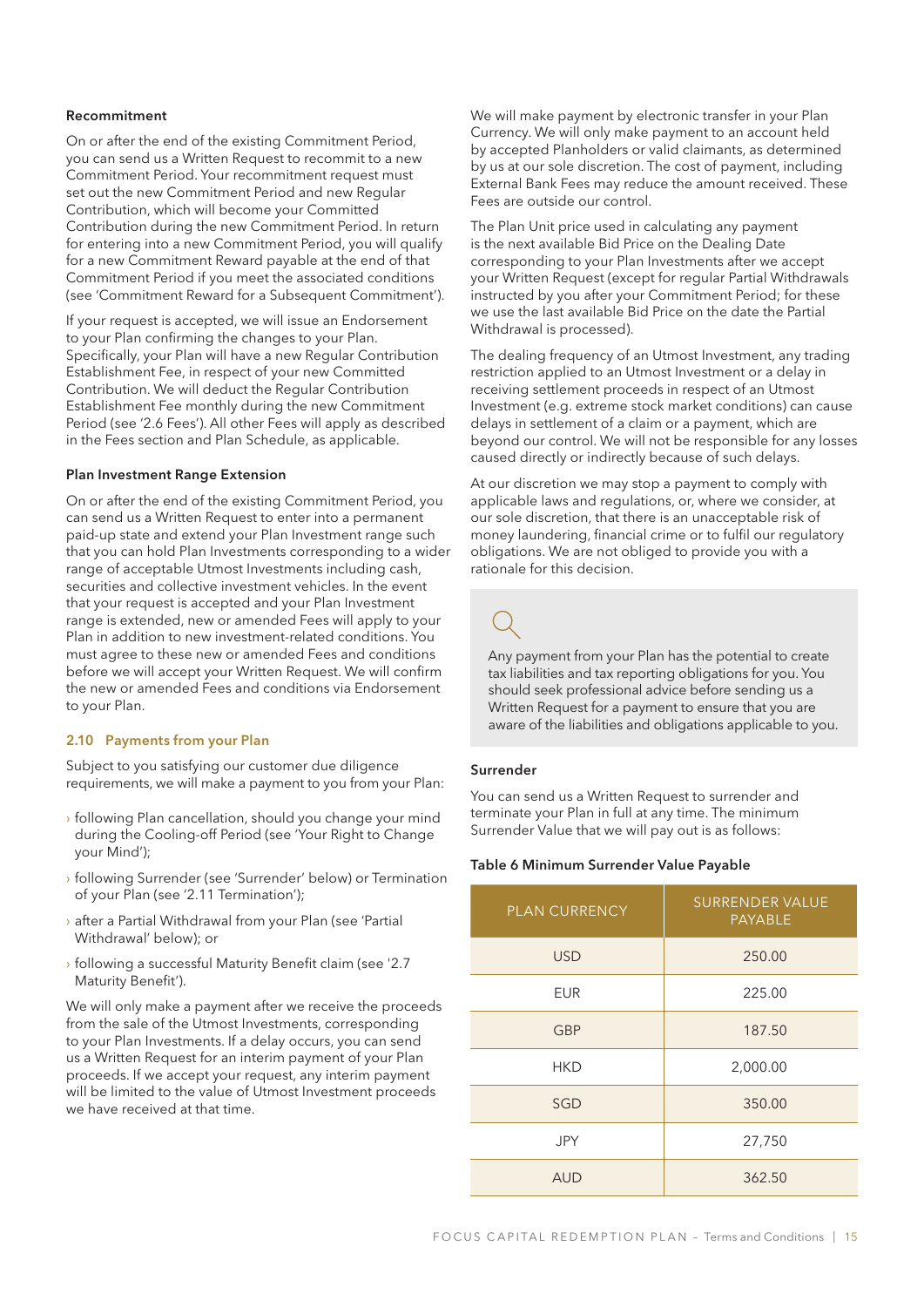If the Surrender Value is less than this, following the deduction of Fees due on full surrender (see '2.6 Fees'), there will be no payment due to you. If you surrender your Plan within your Commitment Period, you will forfeit your Commitment Reward (see 'Commitment Reward'). If we accept your Written Request, once our internal processes are complete, we will pay to you the Surrender Value of the Plan. Following pay out, all respective liabilities under the Plan will end.

If you surrender your Plan during your Commitment Period, we will deduct the full balance of Regular Contribution Establishment Fees due to us up to the end of your Commitment Period in calculating your Surrender Value (see '2.6 Fees'). This means that you may receive significantly less than the Investment Value of your Plan and you may not receive back the full value of the Contributions that you have invested.

### Partial Withdrawal

You break your commitment to the Plan by making a Partial Withdrawal during your Commitment Period and this will negatively affect your Commitment Reward (see 'Commitment Reward').

You should seek professional advice before sending us your Written Request for a Partial Withdrawal to ensure you are aware of the Plan, tax and/or reporting consequences of your instructions.

If absolutely necessary, from six months after the Commencement Date, you can make a Written Request for a single Partial Withdrawal. Please note that in doing so, depending on the amount you withdraw, this will lead to your Commitment Reward entitlement reducing to 2.5% of Regular Contributions paid or being forfeit entirely. You can structure a Partial Withdrawal as a deduction taken equally across all Segments or as a full withdrawal of individual Segments; please see 'Segment Withdrawal' below.

Following the end of your Commitment Period, you can make a Written Request for a fixed regular Partial Withdrawal amount to be paid monthly, quarterly, half-yearly or annually.

We apply a Partial Withdrawal equally across all Segments, except in the case of a full Segment Withdrawal.

If your Written Request for a Partial Withdrawal is accepted, we will deduct the Partial Withdrawal amount proportionally from your existing Plan Investments unless you direct us to deduct a single Partial Withdrawal from specific Plan Investments.

We will only accept your Partial Withdrawal request if it complies with the applicable minimum permitted withdrawal amount, as follows:

#### Table 7 Minimum Permitted Withdrawal Amount

| <b>PLAN</b><br><b>CURRENCY</b> | <b>SINGLE</b><br><b>WITHDRAWAL</b> | <b>REGULAR</b><br><b>WITHDRAWAL</b> |
|--------------------------------|------------------------------------|-------------------------------------|
| <b>USD</b>                     | 750.00                             | 75.00                               |
| EUR                            | 675.00                             | 67.50                               |
| <b>GBP</b>                     | 562.50                             | 56.25                               |
| HKD                            | 6,000.00                           | 600.00                              |
| <b>SGD</b>                     | 1,050.00                           | 105.00                              |
| JPY                            | 83,250                             | 8,325                               |
| <b>AUD</b>                     | 1,087.50                           | 108.75                              |

We will not permit a Partial Withdrawal where your Plan's Surrender Value will fall below the Minimum Surrender Value applicable to your Plan (see '2.5 Understanding your Investment Value and Surrender Value').

### Segment Withdrawal

From six months after the Commencement Date of your Plan, you can make a Written Request for a Segment Withdrawal.

The Segment value must be equal to or greater than the minimum permitted withdrawal amount for a single Partial Withdrawal as specified in 'Table 7 Minimum Permitted Withdrawal Amount'. While technically a full surrender of your Segment, for Plan administration purposes, we consider this a Partial Withdrawal from your Plan.

### 2.11 Termination

We will terminate your Plan on the earlier occurrence of one of the following events:

- › acceptance of your Written Request for a Plan cancellation during the Cooling-off Period (see 'Your Right to Change your Mind');
- › acceptance of your Written Request for Surrender (see '2.10 Payments from your Plan');
- › acceptance of a claim for Maturity Benefit (see '2.7 Maturity Benefit');
- › we determine that your Plan's Surrender Value is less than the amount specified in 'Table 6 Minimum Surrender Value Payable' and Regular Contribution payments are not being made; or
- › we decide to terminate your Plan for any reason following the Lapse of the Plan (see 'Lapse').

If the Surrender Value, following the deduction of Fees due on Termination (see '2.6 Fees') is below the amount specified in 'Table 6 Minimum Surrender Value Payable', then there will be no payment due to you.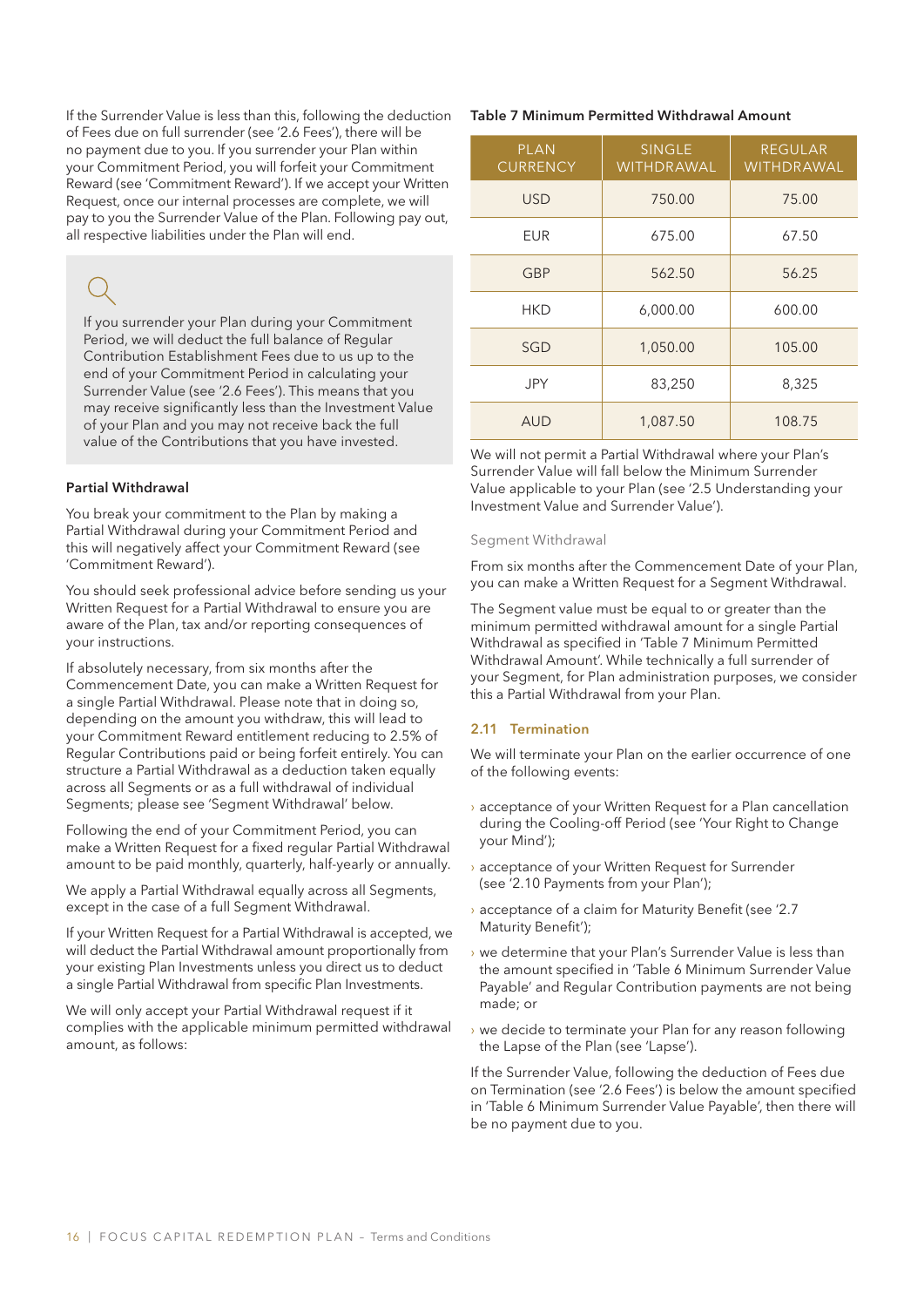We can terminate your Plan at any time to comply with applicable laws and regulations, or where we consider, at our sole discretion, that there is an unacceptable risk of money laundering, financial crime or to fulfil our regulatory obligations. We are not obliged to provide you with a rationale for this decision.

At our discretion, we may terminate your Plan if Regular Contribution payments stop and your indicative Surrender Value falls below the Minimum Surrender Value (see '2.5 Understanding your Investment Value and Surrender Value').

All our liabilities under the Plan will end when we confirm your Plan Termination or, if later, following discharge of your Plan proceeds, if any. Where the Maturity Date occurs before Lapse and/or Termination, our liabilities end following the payment of the Maturity Benefit.

#### 2.12 Special Circumstances Affecting us

We reserve the right, acting fairly, in good faith and on reasonable grounds, to vary your Plan's Terms and Conditions due to a change:

- $\rightarrow$  in law, regulation or taxation affecting us or the Plan;
- $\rightarrow$  in our investment rights relating to any Utmost Investment;
- $\rightarrow$  in circumstances that we believe will lead to the Terms and Conditions being impracticable or impossible to effect; or
- $\rightarrow$  in circumstances that we believe will be unfair to either you or us.

We reserve the right to make any changes to the Terms and Conditions of your Plan at any time. Changes can include, but are not limited to, change to the minimums stated in contractual documents, change to the amount or application of a Fee or the introduction of a new Fee.

We will let you know of Plan changes using a Written Notice and/or an Endorsement in advance of the changes taking effect. Where possible, we will issue the Written Notice to you 30 days in advance of a change taking effect or earlier if necessary to comply with local regulatory requirements.

#### 3. U T MOST WORLD WIDE INVESTMENT SERVICE CONDITIONS

The Utmost Worldwide Investment Service is an optional investment management service available to FOCUS Planholders. If you opt to avail of this service, an Utmost Worldwide Investment Service Fee will apply for the duration that you use the service (see section '2.6 Fees').

#### 3.1 Investment Strategies

There are a number of investment strategies provided by the Utmost Worldwide Investment Service. These are available in a number of currencies and have different risk profiles. Details are provided in the 'Plan Investments Brochure'.

The service will use a mix of Plan Investments offered by Utmost Worldwide and listed in the 'Plan Investments Brochure' to implement each investment strategy. The Plan Investments used by each strategy will change from time to time.

We reserve the right to add or remove an investment strategy at any time. If a strategy is removed from our offering, for any reason, we will switch Plan Investments to align with an alternative strategy of our choosing. We will issue you a Written Notice of this change. This does not affect your right to select an alternative investment strategy or to opt out of the service.

Utmost Worldwide Limited are not liable or responsible for any damages, losses, costs or expenses incurred by you as a result of your use of the Utmost Worldwide Investment Service unless any damages, losses, costs or expenses are caused by the gross negligence, wilful default or fraud on our part.

#### 3.2 Opting to use the Service

You use the Utmost Worldwide Investment Service at your own risk and you should continue to seek professional advice to ensure that use of the service meets your needs.

When you opt to use the Utmost Worldwide Investment Service, you will select an investment strategy and risk profile from those available. You will also give us discretionary authority to select Plan Investments for allocation of Contributions, to process switches and to redirect Contribution allocations. You can provide a Written Request to avail of the Utmost Worldwide Investment Service at any time. If you select the service, this will immediately revoke any preexisting third-party investment manager appointment.

While availing of the service, you cannot direct investment of your Contributions or alteration of your Plan Investment holdings yourself.

You may however provide a Written Request to change the investment strategy applied to your Plan. This will trigger switch transactions and/or Contribution redirection. We accept no responsibility for any loss incurred resulting from any delay in realigning your investment holdings to that of the new investment strategy.

#### 3.3 Stopping use of the Service

You can provide a Written Request to stop availing of the service at any time. We also reserve the right to remove the service, from any or all Planholders, for any reason. Where possible we will provide you with advance Written Notice of our withdrawal of the service.

In either case, any Plan Investment transactions (such as switches) which have commenced will first be completed.

You will be responsible for the future direction of investment. No further changes to the investment allocation will be processed unless we receive a Written Request from you or a duly appointed third-party investment manager.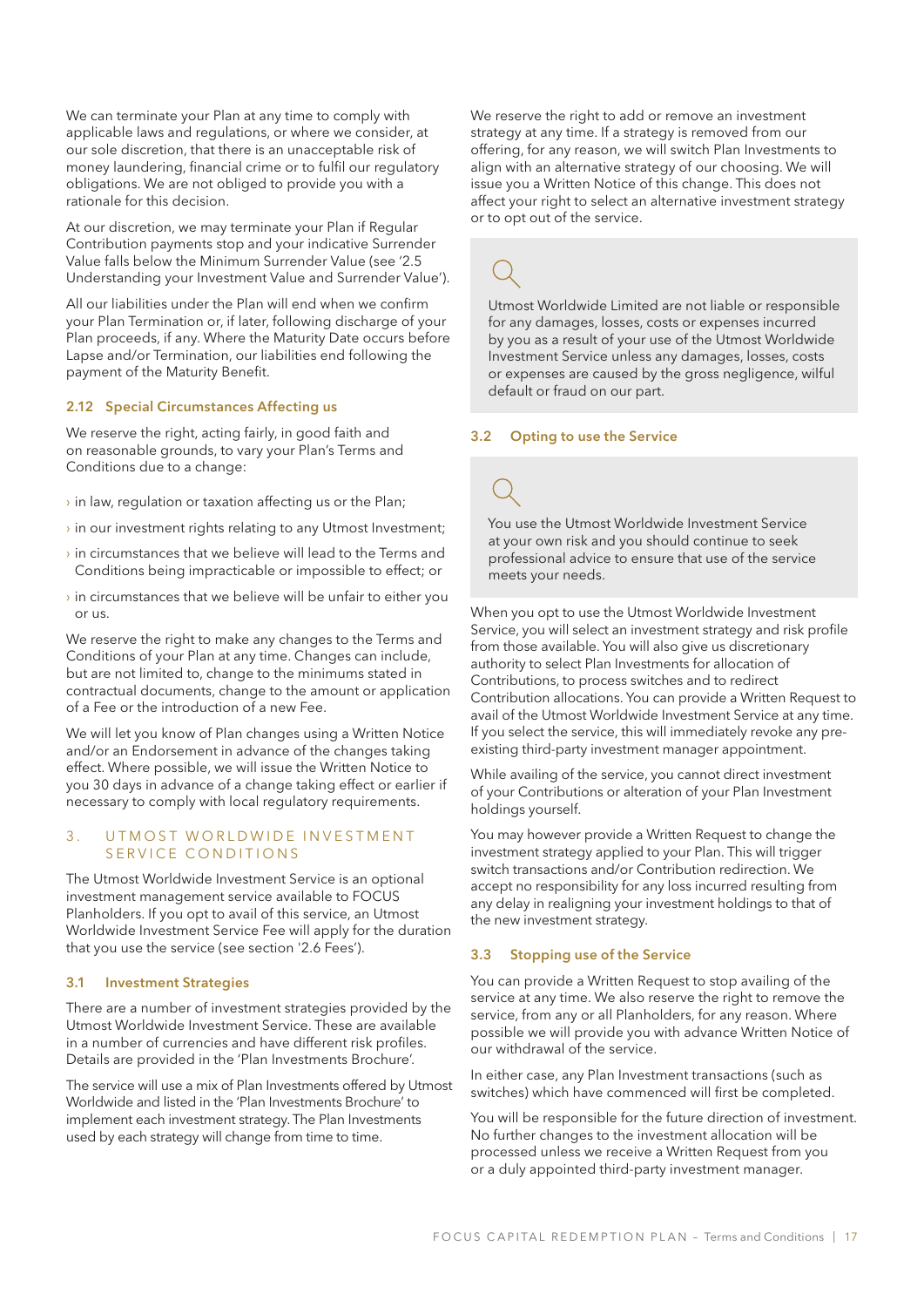#### 4 . STANDARD CONTRACT TERMS

#### 4.1 Provider Details

Utmost Worldwide Limited is incorporated in Guernsey under company registration number 27151. Our registered head office address is Utmost House, Hirzel Street, St Peter Port, Guernsey, Channel Islands GY1 4PA.

#### 4.2 Regulator

Utmost Worldwide Limited is principally regulated in Guernsey, as a licensed insurer by the Guernsey Financial Services Commission under the Insurance Business (Bailiwick of Guernsey) Law, 2002 (as amended) to undertake international, domestic, life and general insurance business. Their address is: Guernsey Financial Services Commission, Glategny Court, Glategny Esplanade, St Peter Port, Guernsey, Channel Islands GY1 1WR.

#### 4.3 Governing Law

This contract is governed, construed and interpreted in accordance with the law of the Island of Guernsey and the courts of Guernsey shall have exclusive jurisdiction to hear any matter arising in connection with your Plan.

#### 4.4 Planholder Protection

As a Planholder, you benefit from Guernsey's 'policyholder protection regime' imposed by the Guernsey Financial Services Commission under the Insurance Business (Bailiwick of Guernsey) Law, 2002 (as amended).

#### 4.5 Financial Advice

Your Plan is a financial services product that has been purchased directly from us by you via a broker, typically your Financial Adviser.

If you have followed the recommendations of a Financial Adviser in making your decision to buy your Plan, that Financial Adviser has sole responsibility for the financial advice provided to you. Your Financial Adviser works for you alone and does not act as our agent.

We do not check or verify the financial advice that you have received, so you should make sure that your Financial Adviser is appropriately qualified and licensed to provide you with financial advice and you should make sure that the advice is suitable to meet your own current and future personal circumstances.

Your Financial Adviser should have fully explained the Terms and Conditions of your Plan, and you should be fully confident that you properly understand how the Plan operates.

Whilst we cannot provide you with financial advice, we can answer any questions about the operation of your Plan. You can contact our Helpdesk at +44 (0)1481 715800 or email us at UWCustomerService@utmostworldwide.com

#### 4.6 Anti-Money Laundering

You must supply us with any information or documents we request to let us to comply with anti-money laundering and countering terrorist financing laws and regulations whether applicable in Guernsey or in any other jurisdiction we deem relevant.

We will not allocate your Contribution or release any payment from the Plan until you have provided the information we require to comply with our legal and regulatory obligations. We accept no liability for any losses arising from any delay.

#### 4.7 Sanctions

We will not provide cover and will not pay out a Plan benefit where the provision or extent of cover or the payment of a benefit could expose us to any risk of prosecution, regulatory sanction, prohibition, violation or restriction under any applicable trade or economic sanctions, laws or regulations in place.

In the above circumstances, despite any provision of these Terms and Conditions to the contrary, we will not be liable to you or any third party for the failure to provide cover or discharge a benefit.

#### 4.8 Underwriting

We reserve the right to conduct underwriting procedures (both medical and/or financial) or to seek further information:

- › before your Plan's Commencement Date;
- › on receipt of a Written Request to amend your Regular Contribution amount or frequency;
- › on receipt of your Written Request for a Single Contribution;
- $\rightarrow$  in the event of a claim for Maturity Benefit; or
- › on receipt of your Written Request to recommit (see '2.9 Options at the End of your Commitment Period').

Failure to provide requested information may cause a processing delay. We accept no liability for losses incurred because of your delay or failure to respond to our requests.

#### 4.9 Personal Data

Utmost Worldwide Limited is registered with the Office of the Data Protection Authority in Guernsey and must comply with the Data Protection (Bailiwick of Guernsey) Law, 2017 (as may be amended).

We collect and use personal data to set up and administer your Plan and to comply with our legal and regulatory obligations. In certain instances, we will collect personal information, including medical or other sensitive personal information relating to you and/or other individuals named in your Plan. We hold all information we collect in line with applicable data protection legislation.

We will share your personal information within our group of companies or to third-party service providers we have engaged to the extent necessary to administer your Plan or to comply with our legal and regulatory obligations.

You can learn more about your privacy rights by reading our 'Data Privacy Notice' located on our website: utmostinternational.com/privacy-statements/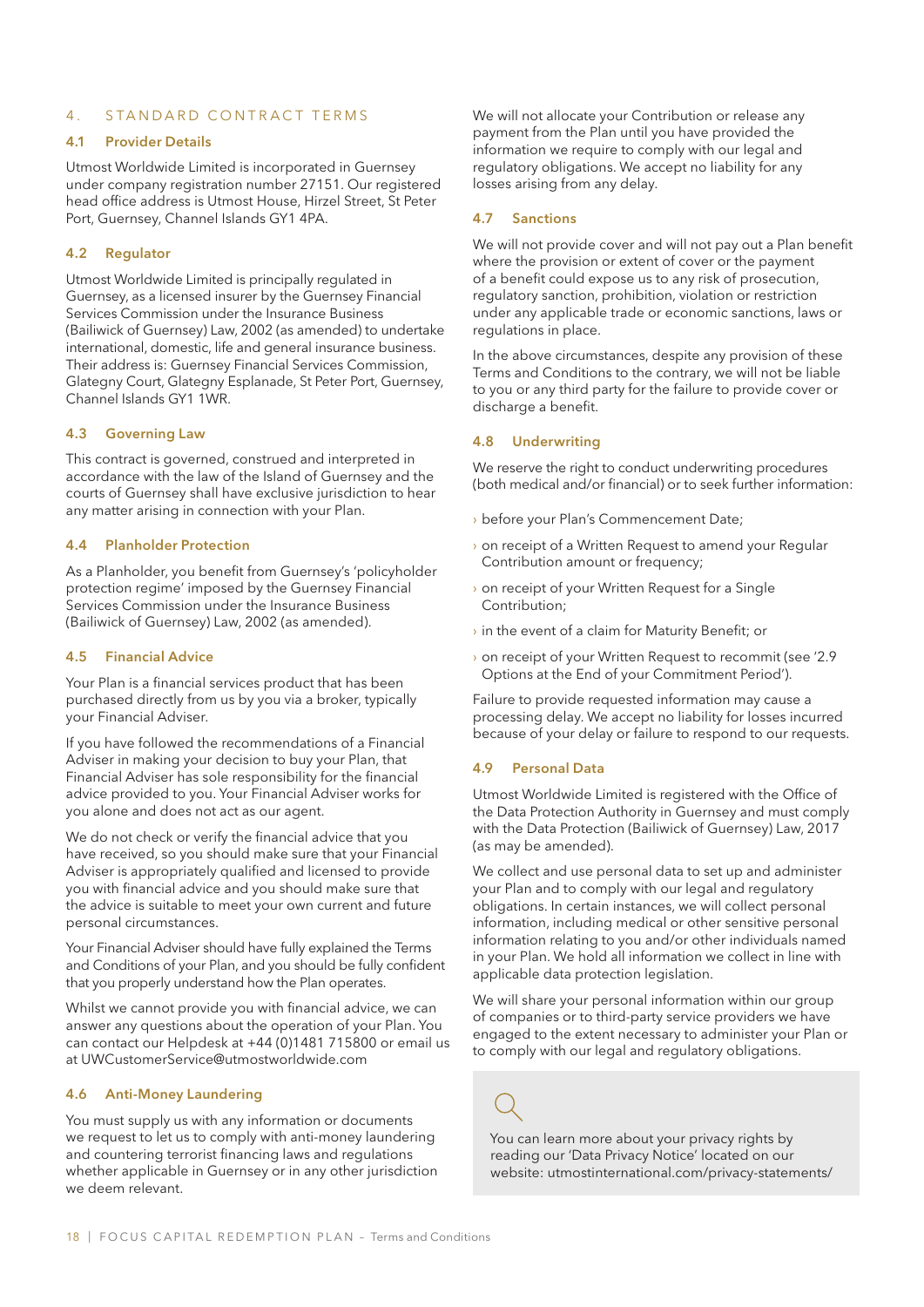### 4.10 Taxation

The taxes, levies and/or fees ('Fiscal Liabilities and Taxes') applicable to you or your Plan will depend on your personal circumstances and the tax laws in your country of residence and/or domicile.

You are solely responsible for the discharge of any Fiscal Liabilities and Taxes arising in connection with your Plan. You should seek regular professional advice throughout the life of your Plan.

Where we consider that we are obliged to pay taxes, levies and/or fees to a government department or agency, or other regulated body, in respect to any Plan transaction that we facilitate, then we will do so. We will deduct them from your Plan Units or Contribution allocation or Plan benefit payment as required.

In addition, we may be required by law to report information about you and/or the Plan to tax or other regulatory authorities. You must supply us with any information or documents we request to allow us fulfil our obligations whether applicable in Guernsey or in any other jurisdiction.

Guernsey complies with the Tax Information Exchange obligations of the US Foreign Account Tax Compliance Act and the Common Reporting Standard as issued by the Organisation for Economic Co-operation and Development.

#### 4.11 Third-Party Rights

You, your assignee or your executors can enforce the rights and benefits provided under your Plan.

#### 4.12 Waiver

Where we fail or neglect to enforce our rights under the Plan on any occasion, this is not a waiver of that or any other of our rights under the Plan at another point in time.

#### 4.13 Force Majeure

We will not be liable for delay or failure to perform any of our obligations, in full or part, due to an exceptional action, event, or any circumstance or act that is beyond our reasonable control.

These circumstances include but are not limited to, acts of God, war, riot, fire, terrorism, malicious damage, industrial dispute, power failure, interruption or breakdown of technical communications and/or information technology systems, or compliance with any law or governmental order, rule, regulation, direction or nationalisation.

#### 4.14 Interest

Interest is not payable on payments due from your Plan unless we delay a payment for more than two months after the claimant has satisfied our customer due diligence requirements and we have received the settlement proceeds from the relevant Utmost Investment.

If we have not discharged your Plan proceeds within two months of that date, you are entitled to interest from that date up to the date we discharge your proceeds. We calculate interest at the relevant market rate from the end of the two-month period (as described above) until the actual date of payment of the claim.

#### 4.15 Severability

If a relevant authority considers any term or condition of your Plan to be invalid, illegal or unenforceable, the remaining Terms and Conditions will remain binding with the same effect as if the invalid term or condition never existed.

### 4.16 Complaints

We aim to maintain the highest levels of customer care. If we fall below our high standards and you feel dissatisfied, we want to hear from you.

Please direct your complaint to our Complaints Team and send it to us by e-mail at complaints@utmostworldwide.com or by post, using the address on the back cover of this document.

If you are not satisfied with our final response to your complaint, you can refer your complaint to the Channel Islands Financial Ombudsman at the following address: Channel Islands Financial Ombudsman, PO Box 114, Jersey, Channel Islands, JE4 9QG.